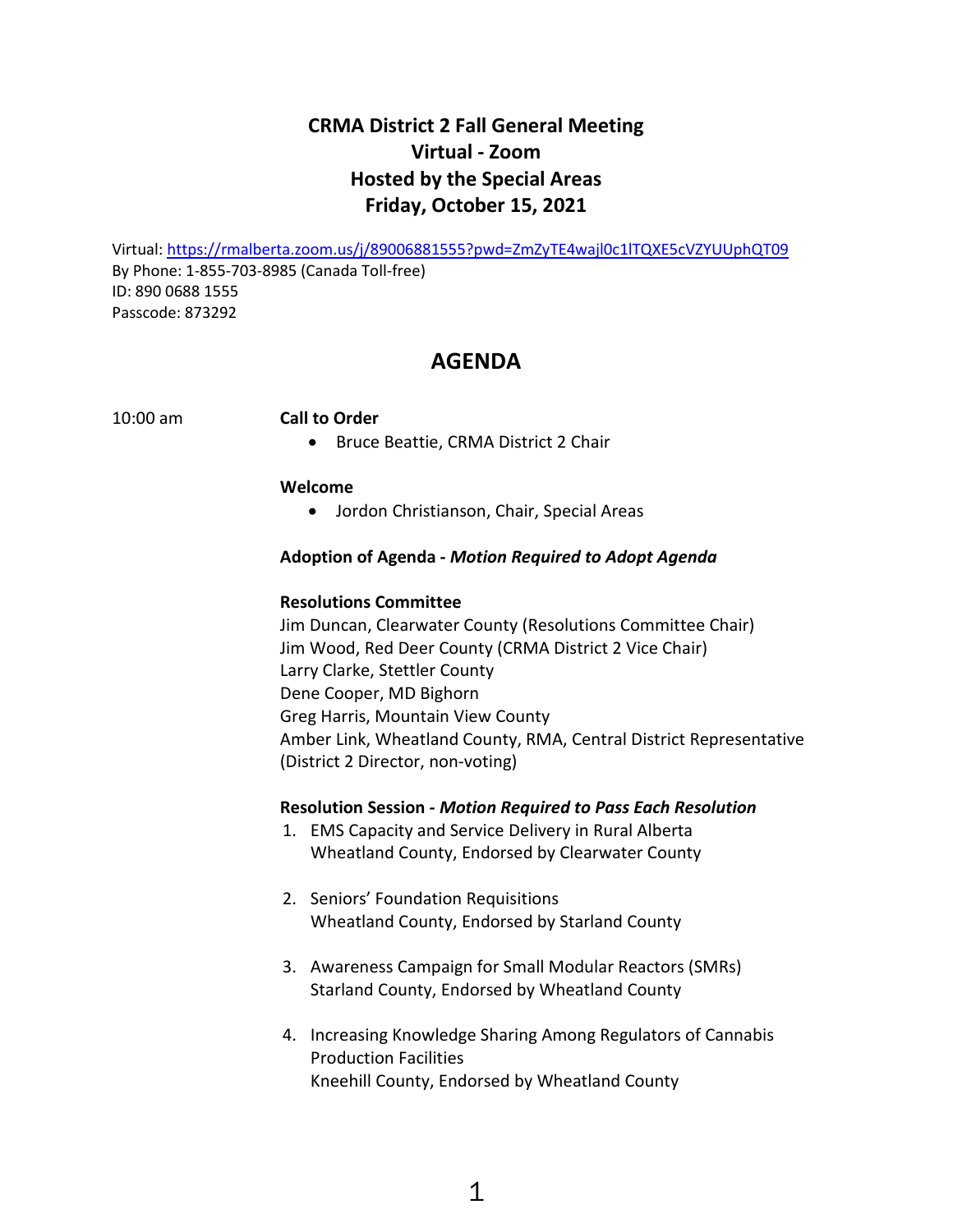| 11:00 am  | <b>Legal Session</b><br>Daina Young, RMRF LLP / Margaretha Bloem, Director of Planning and<br>Development Mountain View County<br>Topic: Municipal Tools to control Illegal Cannabis Production<br>$\bullet$                                               |
|-----------|------------------------------------------------------------------------------------------------------------------------------------------------------------------------------------------------------------------------------------------------------------|
| 12:00 pm  | <b>LUNCH BREAK</b>                                                                                                                                                                                                                                         |
| 12:30 pm  | <b>RMA Update</b><br>Paul McLauchlin, President, RMA and Amber Link, RMA Director, District 2                                                                                                                                                              |
| $1:00$ pm | <b>Education Session</b><br>Vanessa White, Director of Renewable and Alternative Energy, Alberta<br>Innovates<br><b>Topic: Small Modular Reactors</b><br>$\bullet$                                                                                         |
| $2:00$ pm | <b>Adoption of Minutes - Motion Required to Adopt</b><br>District 2 General Meeting - February 5, 2021<br>٠<br>District 2 Directors' Meeting - August 13, 2021<br>$\bullet$<br>District 2 Resolutions Committee Meeting - September 21, 2021<br>$\bullet$  |
|           | <b>Financial Report - Motion Required to Receive for Information</b><br>No change: Balance of \$1,656.39 remaining                                                                                                                                         |
|           | <b>Next Meetings</b><br>December 10, 2021, District 2 Board of Directors - Three Hills<br>$\bullet$<br>February 4, 2022 - Hosted by Red Deer County (Resolution<br>$\bullet$<br>Deadline January 11, 2022)<br>2019-2025 CRMA Meeting Schedule<br>$\bullet$ |
| $2:30$ pm | <b>Adjournment - Motion Required to Adjourn</b>                                                                                                                                                                                                            |

**Thank you to Special Areas for hosting the CRMA District 2 Fall General Meeting.**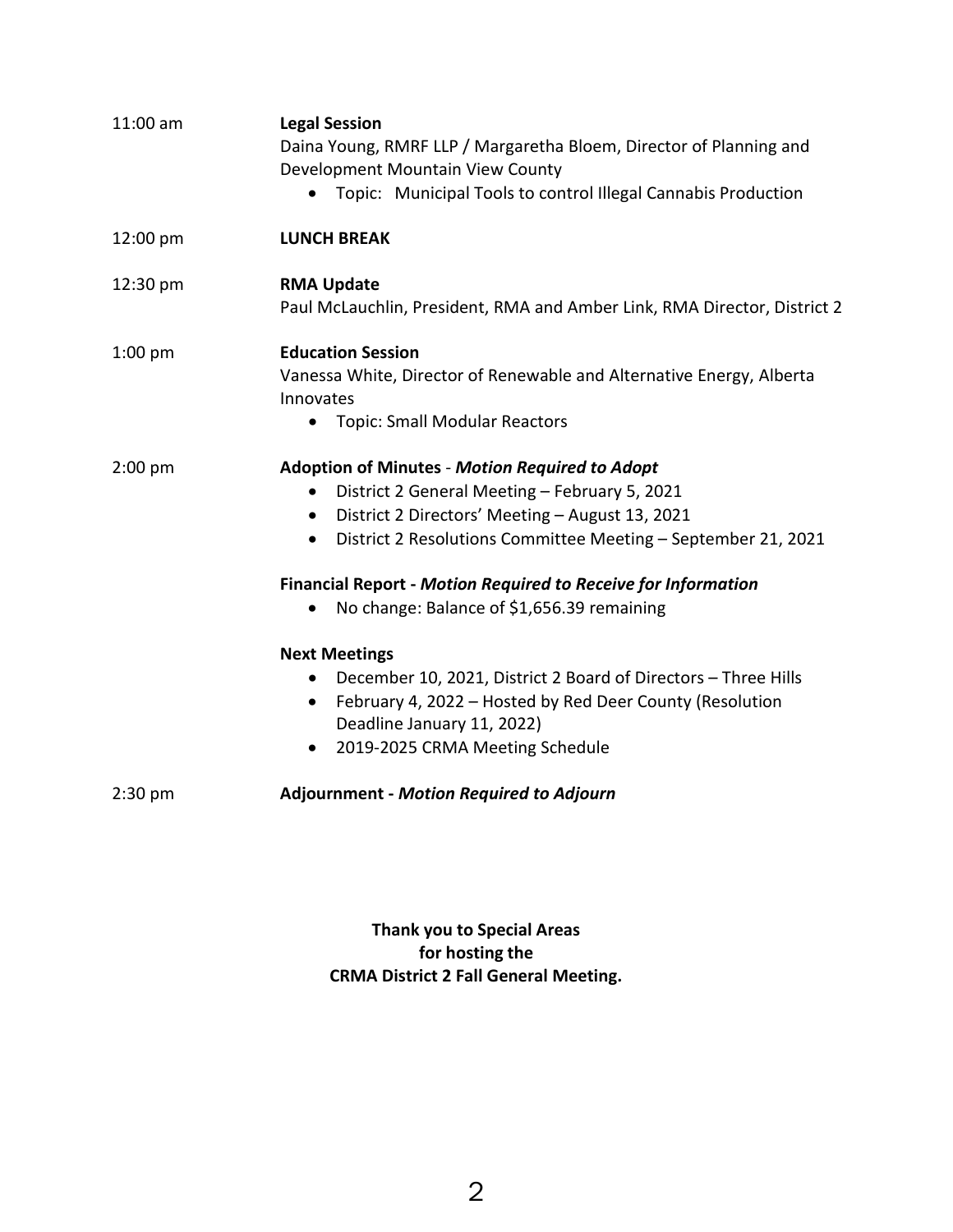Three-fifths (3/5) Majority Required Endorsed by Clearwater County

**WHEREAS** the Province of Alberta took responsibility for the delivery of Emergency Medical Services (EMS) as it was a provincial health responsibility;

**\_\_\_\_\_\_\_\_\_\_\_\_\_\_\_\_\_\_\_\_\_\_\_\_\_\_\_\_\_\_\_\_\_\_\_\_\_\_\_\_\_\_\_\_\_\_\_\_\_\_\_\_\_\_\_\_\_\_\_\_\_\_\_\_\_\_\_\_\_\_**

**AND WHEREAS** at the time EMS transitioned from a municipal responsibility to a provincial responsibility there was a commitment that there would be no degradation of service;

**AND WHEREAS** even prior to the COVID-19 pandemic the capacity of the provincial EMS system had not increased adequately to meet escalating needs;

**AND WHEREAS** this capacity issue has been exacerbated, both directly and indirectly, by the COVID-19 pandemic;

**AND WHEREAS** the number of "Code Reds", where no ambulances are available in a community or in larger geographical areas of the Province, is increasing;

**AND WHEREAS** the health and safety of citizens continues to be a priority for municipalities;

**AND WHEREAS** municipalities continue to frequently support the provincial health care system by providing medical first response through the operation of our fire departments;

**AND WHEREAS** there has been an upward trend for several years in fire service wait times due to the increased length of time it takes for EMS to arrive on scene in municipalities that provide medical first response;

**AND WHEREAS** Albertans', particularly rural Albertans', timely access to emergency health care is being compromised due to a lack of EMS capacity;

**THEREFORE, BE IT RESOLVED** that RMA request the Province of Alberta, immediately consult with municipalities, to develop a plan to make urgently needed improvements to the capacity, delivery, and performance of the EMS system.

## **Member Background:**

When the province transitioned EMS service from a municipal responsibility to a provincial responsibility there was a commitment that there would be no degradation of service. However, as populations have grown, and demand for EMS has increased, a historical lag in corresponding capacity has created intense pressure on the emergency care system.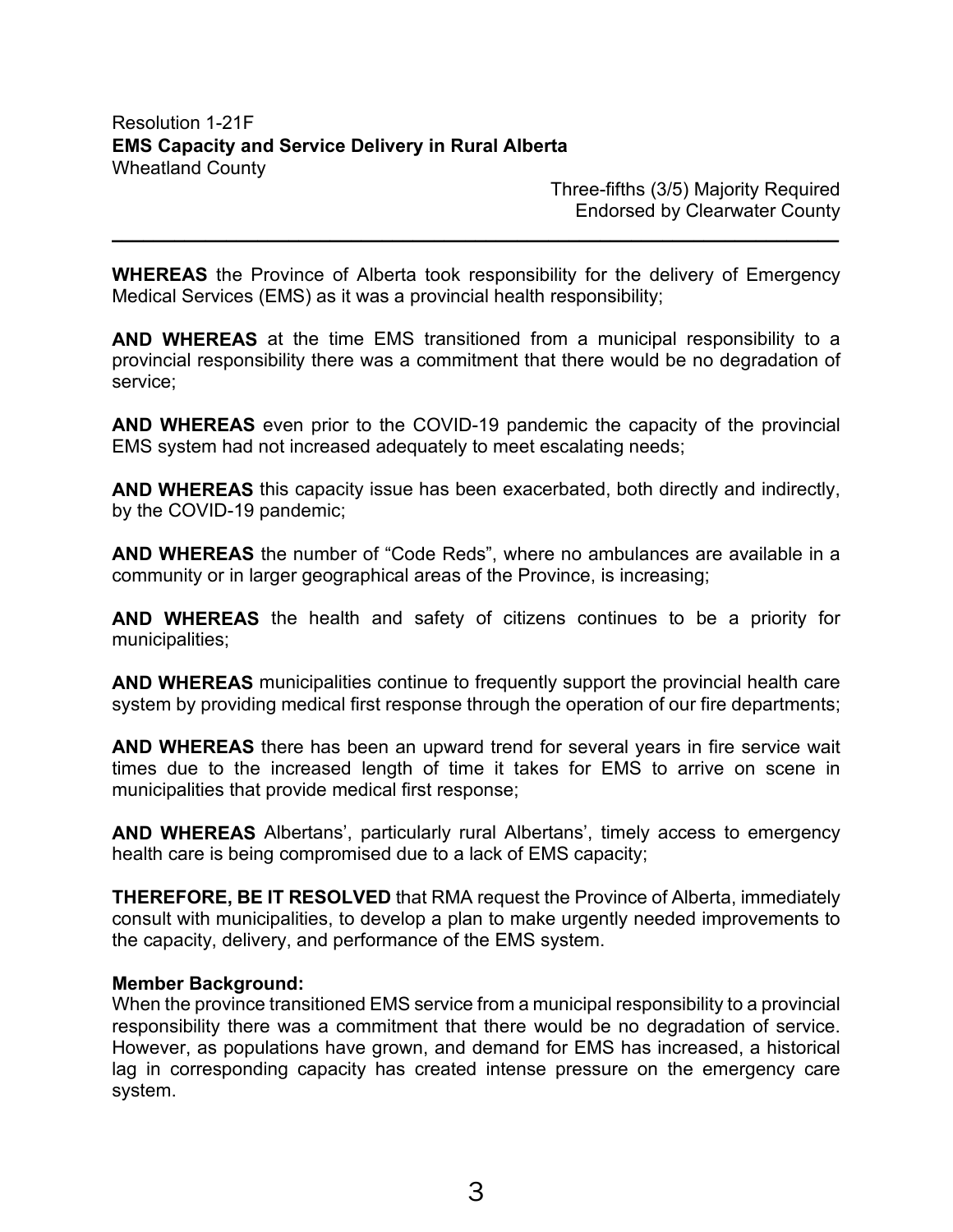Provision of emergency health care in rural communities has significant, unique challenges, including low population densities and large geographic areas. Large geographic areas inherently result in longer EMS transport times, making EMS response times even more critical where timely care is critical, and delays may result in compromising patient care and safety.

The borderless provincial delivery model utilizes system status management, where resources are shared across jurisdictions, and deployed where statistical probabilities project they will be required. Therefore, when resources are exhausted in major urban centres resources are drawn from surrounding communities. While attempts are made to provide cross coverage, lack of capacity is frequently resulting in large areas without EMS resources and longer response times.

Specifically in rural areas the repositioning of resources to more densely populated urban areas amplify response time issues where large geographic areas already create challenges. Full benefit of a provincial model can only be realized when resources are adequate to provide timely response and where efficiency is balanced with EMS service delivery and performance for all Albertans.

Since the transition to a provincial EMS system the impacts on municipalities, who support emergency medical care by providing medical first response, includes increasing need for municipal fire services to provide medical first response, which can result in increased stress on firefighters responding to medical incidents and increased costs.

Though a provincial EMS Dashboard was established, up to date information is challenging to access. Transparent reporting regarding performance indicators, where municipalities do not have to FOIP data for their communities, is key to trust in the emergency care system. Analysis of this data will assist in determining impacts of decisions to patient safety and quality of care.

EMS service levels have become an urgent, even critical issue with potential life and death consequences. Every citizen experiencing a medical crisis across Alberta is impacted, as the time of EMS response increases, and the survival rate of patients decreases. Service delivery improvements will require an innovative multidimensional strategy. Timely access to emergency care has both direct health benefits and broader community benefits. These include attracting new residents, stimulating economic growth, and ultimately support viability and contribute to sustainability of rural communities.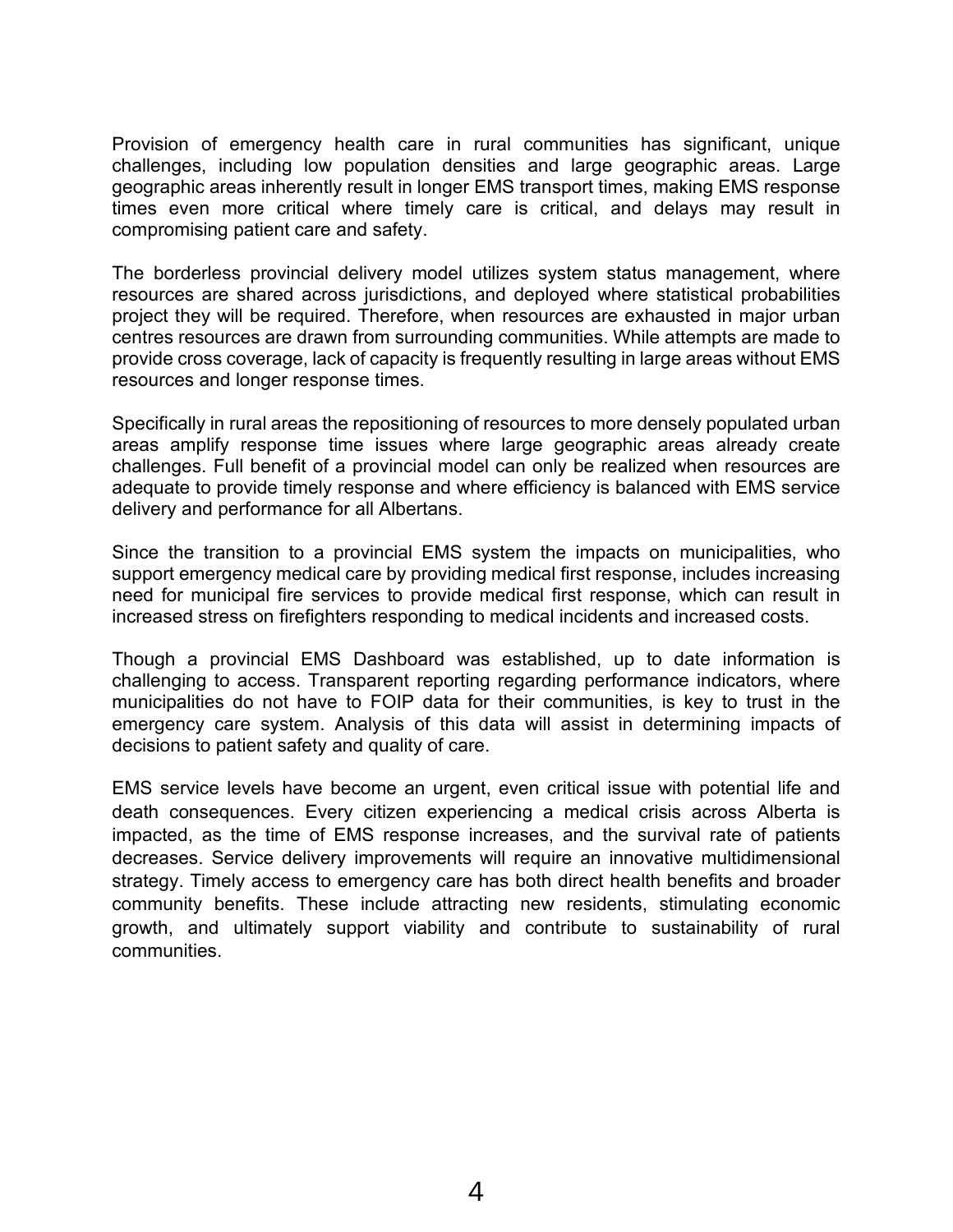Three-fifths (3/5) Majority Required Endorsed by Starland County

**WHEREAS** the *Housing Act* (hereafter referred to as "the Act") provides that a management body may annually requisition municipalities for which the management body provides lodge accommodation for the amount of the management body's annual deficit for the previous fiscal year, and any amounts necessary to establish or continue a reserve fund for the management body; and

**\_\_\_\_\_\_\_\_\_\_\_\_\_\_\_\_\_\_\_\_\_\_\_\_\_\_\_\_\_\_\_\_\_\_\_\_\_\_\_\_\_\_\_\_\_\_\_\_\_\_\_\_\_\_\_\_\_\_\_\_\_\_\_\_\_\_\_\_\_\_**

**WHEREAS** the Act provides that the management body shall supply a copy of its calculation of the requisitioned amount for the municipality; and

**WHEREAS** the Act provides that if a municipality agrees to contribute to the operating costs of any housing accommodation, other than lodge accommodation, provided by a management body, it shall make the contribution agreed to within 90 days after the mailing of the invoice by the management body; and

**WHEREAS** the Management Body Operation and Administration Regulation (hereafter referred to as "the Regulation") provides that each year, a management body must prepare and submit to the Minister a business plan that includes the operating budget for the upcoming three-fiscal-year period, a capital plan for the upcoming five-fiscal-year period, and any other information required by the Minister; and

**WHEREAS** the Regulation places limits on reserve funds, including a requirement for ministerial approval to establish reserves and limits on the amount of reserves in relation to the management body's estimated capital and operational costs; and

**WHEREAS** the current Act and Regulation lacks clarity regarding the scope of housing management body requisitions, specifically relating to capital project costs;

**WHEREAS** this lack of clarity has resulted in situations in which housing management bodies have attempted to requisition municipalities for capital costs, expenses based on the current year's budget, and to contribute to reserve funds not approved by members, all of which do not align with the intent of the Act and Regulation;

**THEREFORE, BE IT RESOLVED** that the Rural Municipalities of Alberta (RMA) request the Government of Alberta to engage municipalities in a review of the Alberta Housing Act and provide clarity on requisitioning for capital assets, associated interest costs and debenture payment obligations for member municipalities; and

**FURTHER BE IT RESOLVED** that the RMA request the Government of Alberta review the oversight of the Ministry of Seniors and Housing over housing management bodies (HMBs) to ensure that all HMBs are correctly and consistently requisitioning municipalities under the requirements of the *Housing Act*; and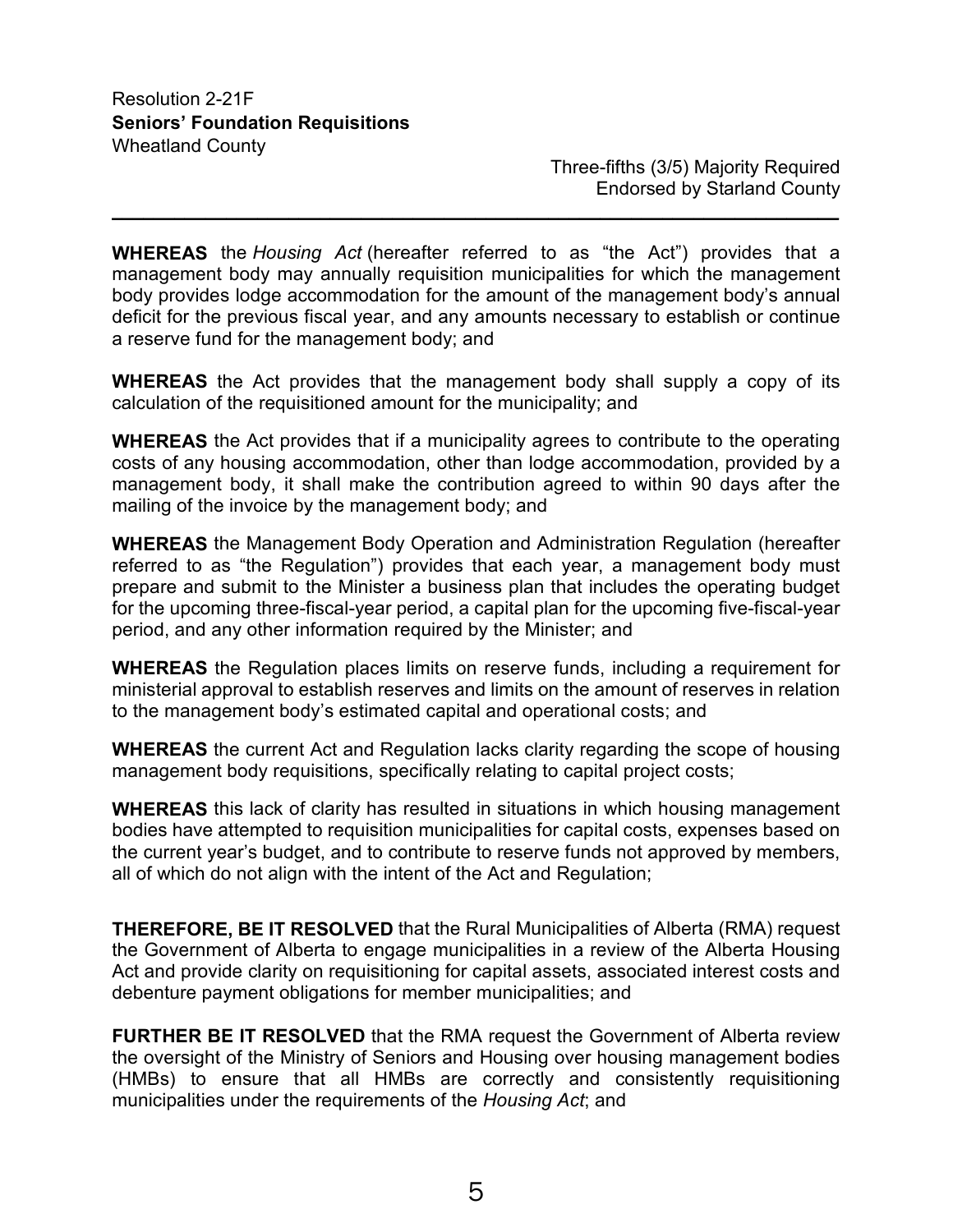**FURTHER BE IT RESOLVED** that RMA request that the Government of Alberta provide enhanced training and education, including a training guide to Municipal Councils and HMBs on the *Housing Act* and the Management Body Operation and Administration Regulation to ensure they have a clear understanding of their financial powers, limitations and responsibilities, including related to requisitioning and reserve creation; and

**FURTHER BE IT RESOLVED** that RMA request the Government of Alberta to amend the *Housing Act* to clearly state the ability of municipalities to approve or deny requests for capital projects.

## **Member Background:**

The *Housing Act* provides parameters for how housing management bodies may requisition member municipalities for operating deficits and reserve funds. It is the general understanding that housing management bodies may requisition funds for the operating deficit of the previous year as well as any reserve funds, both capital and operating, as agreed upon between the management body and the member municipalities. There are some housing management bodies across the province that have been requisitioning municipalities for capital funds outside of any agreement that creates an operating or capital reserve between member municipalities and the housing management body.

The discrepancies between housing management bodies' understanding of their requisitioning abilities may be due to a lack of oversight and clarity in the Act and Regulation from Alberta Seniors and Housing. While many housing management bodies appear to be following the correct process in working with their municipal partners to raise capital funds through official agreements for reserve contributions and operating deficits, there are other housing bodies that are not following the proper process and approaching capital projects as a requisition, to which the municipality has no ability to deny.

Further, some housing management bodies have been requisitioning municipalities based on the current year's operational budget. The Act states that the operating requisition must be based on the previous year's operating deficit. This discrepancy should also be rectified under the oversight of Alberta Seniors and Housing or clarified in the Act and Regulation.

**RMA Background:** RMA has no active resolutions directly related to this issue.

**Provincial Ministries:** Seniors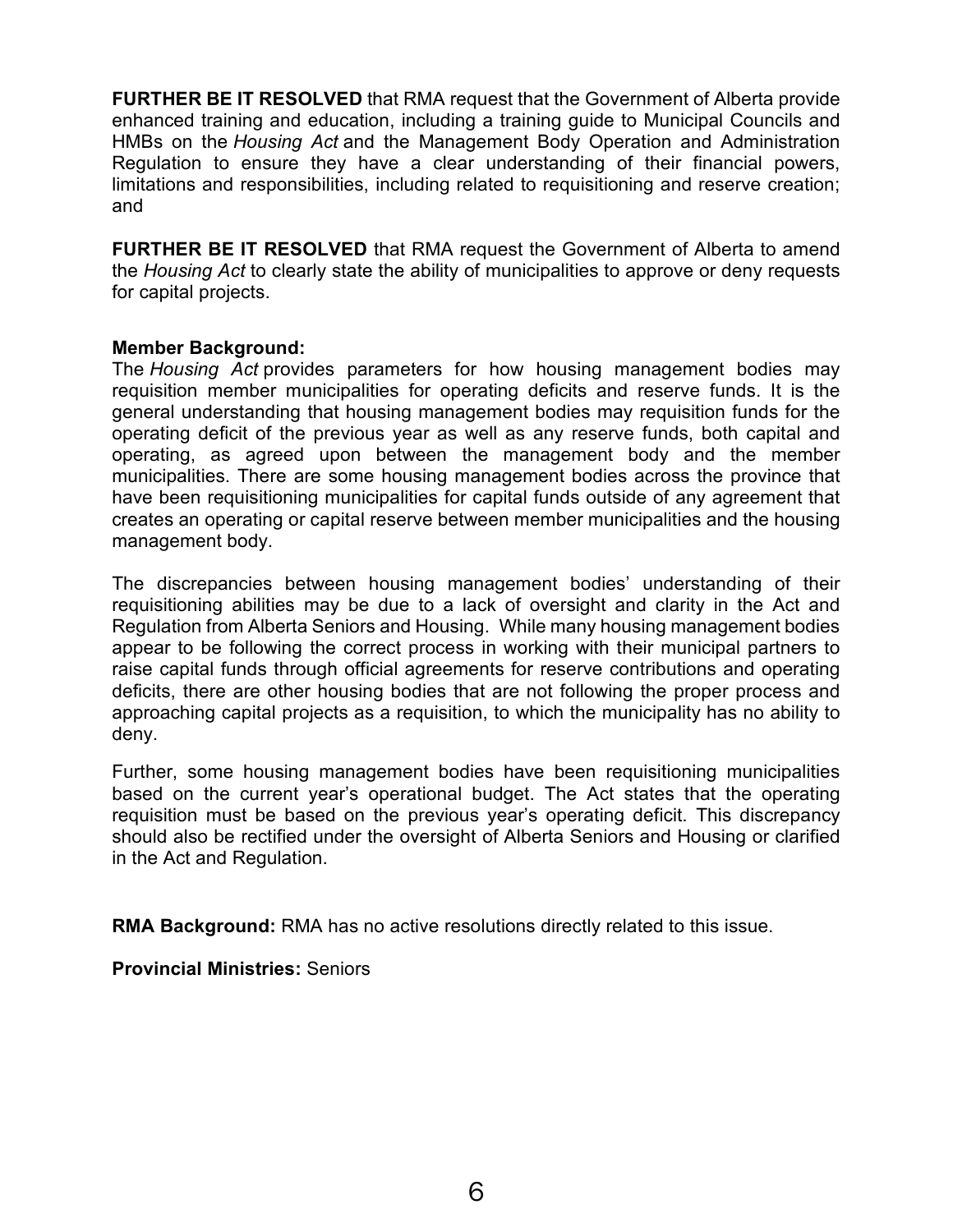Three-fifths (3/5) Majority Required Endorsed by Wheatland County

**WHEREAS** the Province of Alberta has now joined forces with the provinces of New Brunswick, Ontario and Saskatchewan as a signatory to the *Small Modular Reactor (SMR) Memorandum of Understanding*;

**\_\_\_\_\_\_\_\_\_\_\_\_\_\_\_\_\_\_\_\_\_\_\_\_\_\_\_\_\_\_\_\_\_\_\_\_\_\_\_\_\_\_\_\_\_\_\_\_\_\_\_\_\_\_\_\_\_\_\_\_\_\_\_\_\_\_\_\_\_\_**

**AND WHEREAS** these provinces have collectively agreed to collaborate on the advancement of SMRs as a clean energy option to address climate change and regional energy demands, while supporting economic growth and innovation;

**AND WHEREAS** the SMR Feasibility Study, concludes that the development of SMRs would support domestic energy needs, curb greenhouse gas emissions and position Canada as a global leader in this emerging technology;

**AND WHEREAS** there is a need for the public to be provided with more information and education on SMRs which is essential in helping them to understand, comprehend and support this emerging and innovative technology;

**THEREFORE BE IT RESOLVED** that the Rural Municipalities of Alberta Association (RMA) strongly encourage and work together with the Province of Alberta to create an awareness campaign to engage with the public on the safety and benefits of nuclear technology and SMRs specifically.

## **Member Background:**

Small Modular Reactors are nuclear fission reactors, small in size and power output, portable and function as a power source. SMRs produce more energy while using a smaller footprint without emitting greenhouse gases during generation. Given Canada's commitment to reduce its greenhouse gas emissions by 40-45% from 2005 levels by 2030, SMRs may provide one feasible solution to meeting this ambitious goal.

In August of 2020, Alberta signed on to a *Memorandum of Understanding* with Ontario, Saskatchewan and New Brunswick, supporting the advancement and deployment of SMRs. Premier Jason Kenney noted the potential to power remote communities, the opportunity for economic diversification and the potential for job creation and reduced greenhouse gas emissions.

With both the Federal and Provincial governments supporting SMRs, it will be essential that a strong partnership between government, industry and stakeholders be forged. Public acceptance will also be crucial and there is a strong need to educate Albertans about the merits and benefits of this form of energy.

If nuclear technology is to advance within Canada, the need to educate the public is of the utmost importance starting now.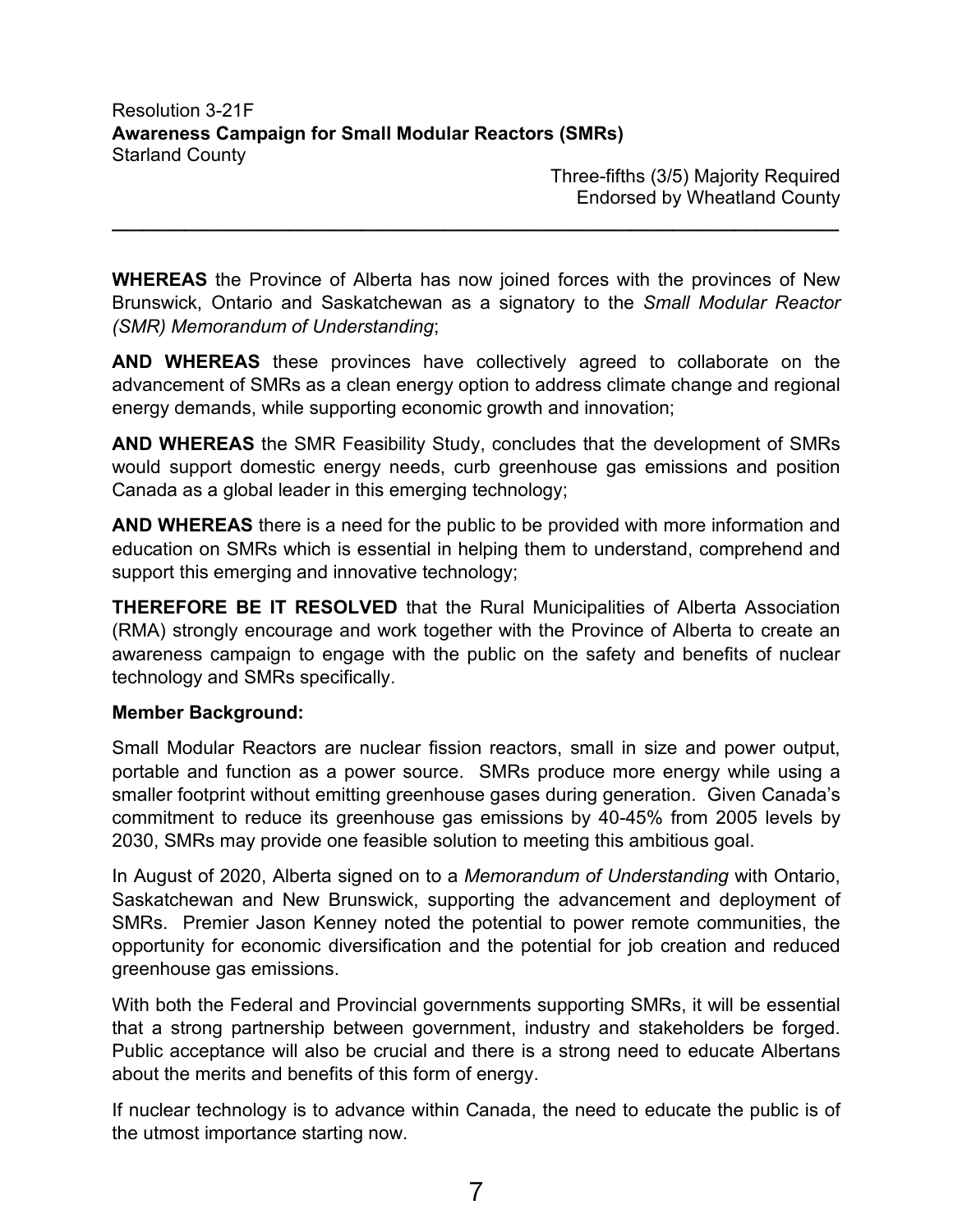Resolution 4-21F **Increasing Knowledge-Sharing Among Regulators of Cannabis Production Facilities**  Kneehill Wheatland County

> Three-fifths (3/5) Majority Required Endorsed by Wheatland County

**WHEREAS** governing, managing, and enforcing cannabis legislation is a joint responsibility shared by the federal, provincial/territorial, and municipal governments; and

**AND WHEREAS** under the Cannabis Act, cannabis may be grown in various quantities depending on the specified purpose, as permitted by Health Canada, creating significant variance in the size of cannabis operations that may be deemed "legal"; and

**AND WHEREAS** all individuals wishing to obtain any of the available federal licences to grow, process, or sell cannabis are expected to comply with all applicable provincial or territorial laws, as well as municipal bylaws (e.g., zoning and building permits); and

**AND WHEREAS** individuals seeking licences, or having obtained licences, to cultivate, process, or sell cannabis from Health Canada are expected to notify the municipality of planned growing activities, however, are not required to obtain confirmation that municipal requirements have been met; and

**AND WHEREAS** instances of non-compliance or contravention of existing land use regulations have been difficult for municipalities to observe and/or take action against, due to a lack of knowledge of legal sites of cannabis production currently operating within the municipality's borders; and

**AND WHEREAS** municipalities lack of knowledge on sites of cannabis production has allowed the opportunity for individuals who have been licensed to grow small quantities of medical cannabis to abuse this license to grow excessive quantities; and

**AND WHEREAS** municipalities are responsible for land-use zoning and permitting of activities within their borders, which includes where cannabis can be grown, processed, sold, and consumed; and

**AND WHEREAS** municipalities often struggle to manage land-use activities and conduct compliance monitoring on facilities producing cannabis because consistent information on the nature of such facilities is not available to municipalities; and

**AND WHEREAS** the risks to individuals or property related to the production of cannabis cannot be addressed or mitigated by municipalities without the municipality being aware of such activities taking place within its borders; and

**AND WHEREAS** there is currently no system available for municipalities to acquire information on planned or existing sites of cannabis production from other levels of government that currently possess that information; and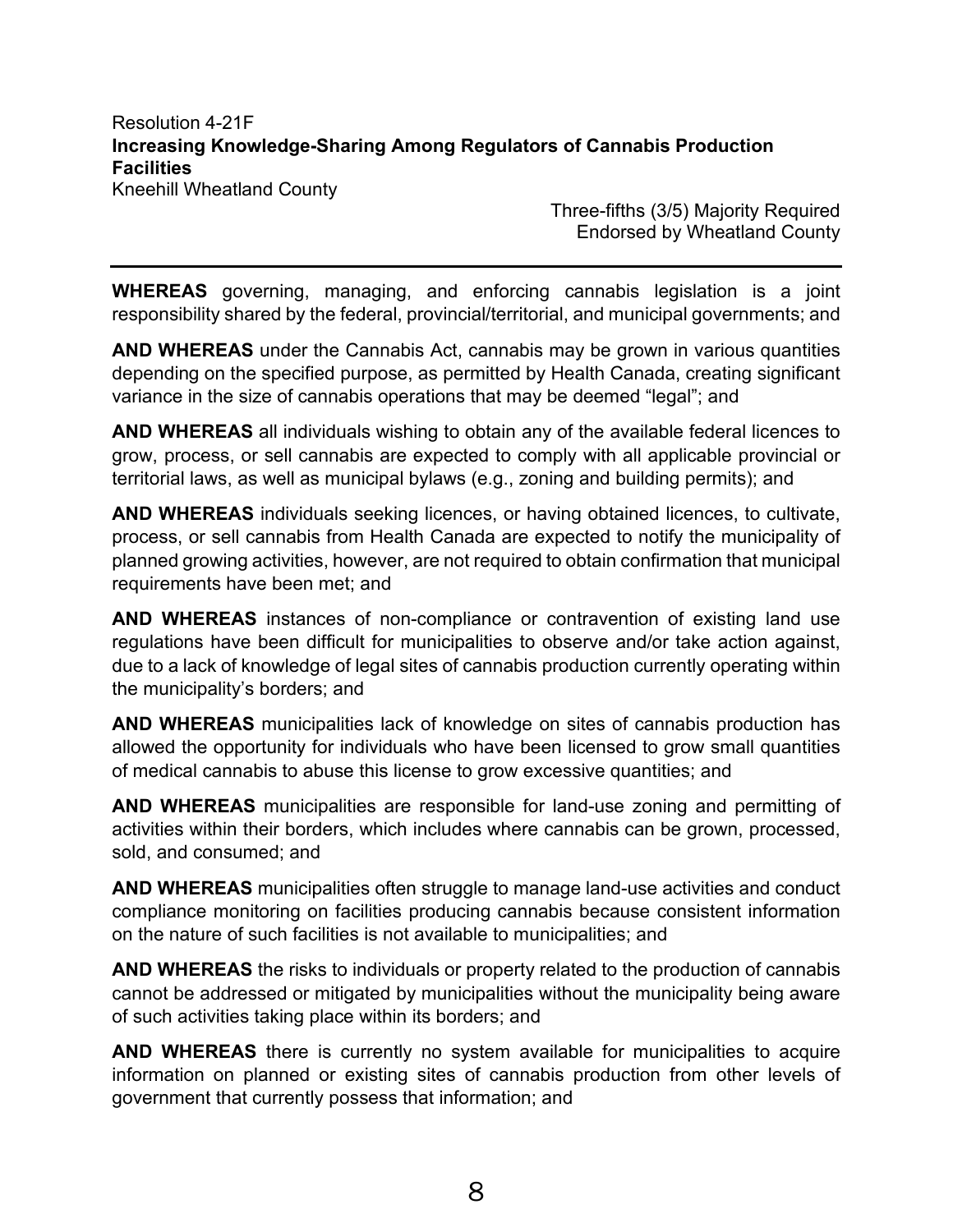**AND WHEREAS** absent of any permitted sources to provide information on legal sites of cannabis production, the only means by which municipalities may learn of sites of cannabis production come in the form of voluntary disclosure from the cannabis producer to the municipality, or if an individual lodges an official complaint to the municipality; and

**AND WHEREAS** existing gaps in cannabis legislation prevents municipalities from accurately distinguishing between legal and illegal growing operations; and

**AND WHEREAS** municipalities recognize that individuals have a right to privacy, particularly as it relates to medicating for medical conditions or ailments, and that the enforcement of local legislation must respect these rights to privacy;

**THEREFORE, BE IT RESOLVED** the Rural Municipalities of Alberta collaborate with the Federation of Canadian Municipalities to advocate to Health Canada that municipalities be given open and continuous access to information on all licensed sites of cannabis production within their boundaries.

**FURTHER BE IT RESOLVED** that The Rural Municipalities of Alberta advocate to Health Canada that municipalities be given open and continuous information for the purposes of compliance monitoring and enforcement, including the results of any investigation conducted by an "inspector," as described within the Cannabis Act.

## **Member Background:**

At present, regulations surrounding cannabis cultivation are problematic, with each level of government responsible for various capacities in regulating the cannabis industry, from growing and cultivation down the supply chain to consumers of cannabis products. Within the current cannabis regime, there is nuance and complexity within each facet of the industry. From the number of licences available for producers to grow, cultivate, and distribute cannabis products to the rules governing processors and retailers, there is a need to provide accurate and dependable information to all involved in this industry. However, there are currently significant gaps in legislation that prevent this reliable information from being accessed by municipalities.

This resolution aims to uncover the significant challenges currently experienced by municipalities to regulate land use applications and permit issues related to sites of cannabis production. Specifically, this resolution aims to discuss:

- a) The limited ability municipalities have to determine the existing scope of cannabis producers within a municipality's borders, and
- b) The challenges municipalities face to enforce land-use bylaws due to lack of information necessary to enforce zoning and permitting regulations, where applicable.

Under the *Cannabis Act*, the federal government is responsible for setting industry-wide standards for the cannabis industry, such as the legality of the substance, health and safety requirements, and rules surrounding medical cannabis, and others, which Health Canada fulfills. Licences for cannabis cultivation from Health Canada often include an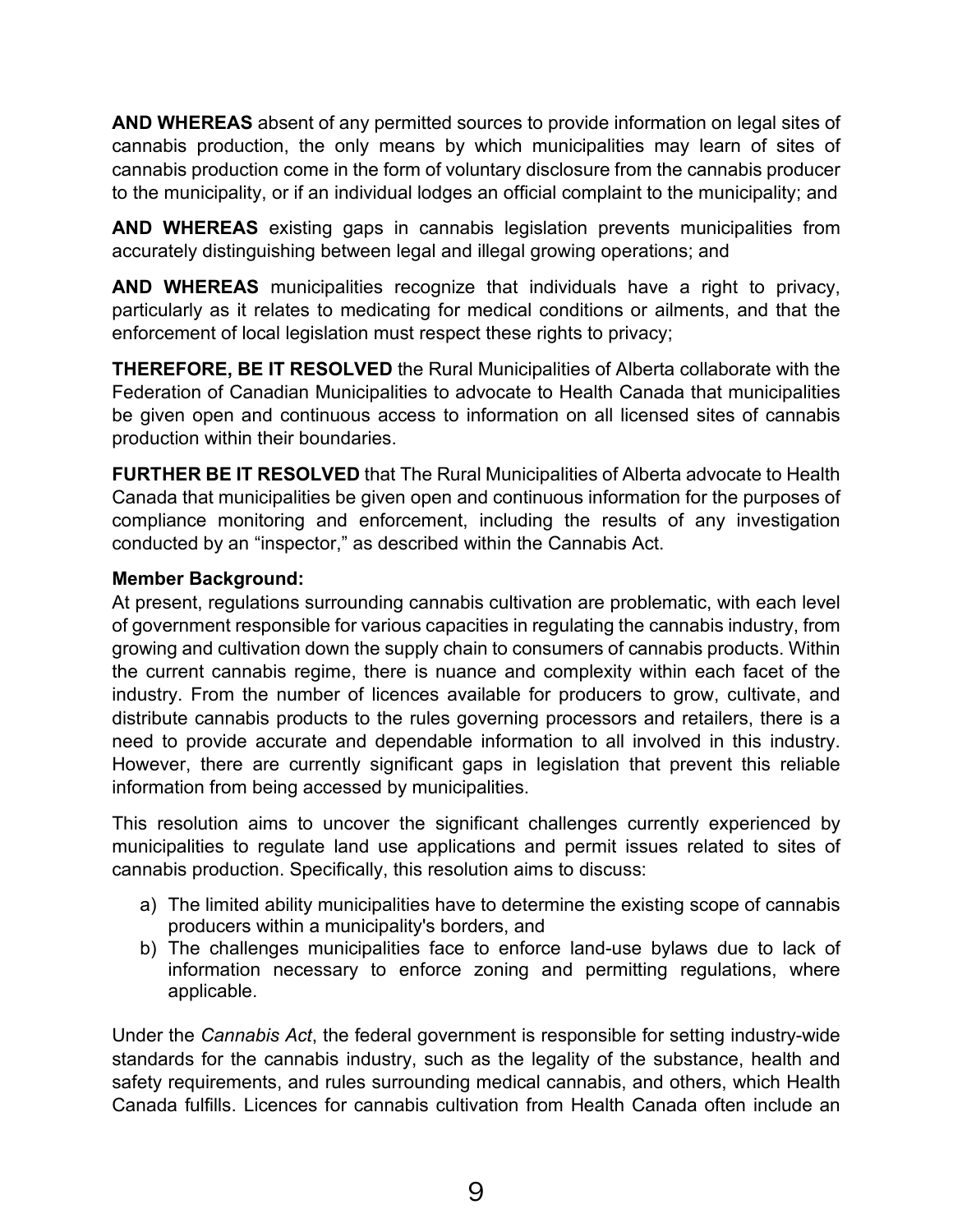expectation from applicants to notify local authorities. However, this requirement is problematic because only some, but not all, licences for sites of cannabis production require notification to be provided to municipalities. In addition, the nature of the "requirement" itself would better be described as an "expectation," as no communication is conveyed to the municipality that Health Canada has received an application, or provided approval, for sites of cannabis production to operate within the municipality. Within the Cannabis Licensing Application Guide, "notice to local authorities" is a requirement of only a fraction of prospective cannabis growers. Furthermore, there is currently no way for the "local authorities" to ascertain who has been granted a license by Health Canada who has not, leaving uncertainty as to who may be growing cannabis legally, and who may be growing cannabis illegally.

Specific to Kneehill County, anecdotal accounts have indicated that individuals within the County are growing cannabis in greater amounts than what is permitted under "recreational use," as identified by the Cannabis Act. By consequence of the County not being effectively included in the approval process nor having reliable access to up-to-date information of what standards one is expected to abide by as a condition of one's federal license, the County is left struggling to manage these sensitive activities that require effective government oversight. Specific issues that have arisen included suspected cannabis growing through inaccurate or disingenuous development applications, suspected alterations made to buildings that would not satisfy current building codes, and concern of criminal activity operating within the municipality's borders. Without having information on who is permitted to grow cannabis and details pertaining to the quantities and other logistical information, the municipality can only attempt to manage from what is disclosed to them by cannabis growers voluntarily providing this information. Voluntary disclosure, however, is not the norm, which prompts Kneehill County to raise these concerns with other RMA members and with Health Canada.

In discussing the issues experienced within Kneehill County, specific details have been identified by the County as worthy of consideration for what specific site information would likely benefit all municipalities. These details include:

- The name of the individual permitted to grow cannabis plants.
- The date an individual was granted a license to grow cannabis for medicinal purposes.
- The expiry date of said license.
- The location of the site.
- The number of plants permitted to be grown on the premises.
- Any alterations made to previously held agreements between an individual and Health Canada, that would affect the application of local legislation.

In conjunction with this resolution, two other resolutions pertaining to cannabis legislation have been identified as relevant to the issues proposed and remedies discussed. First*,*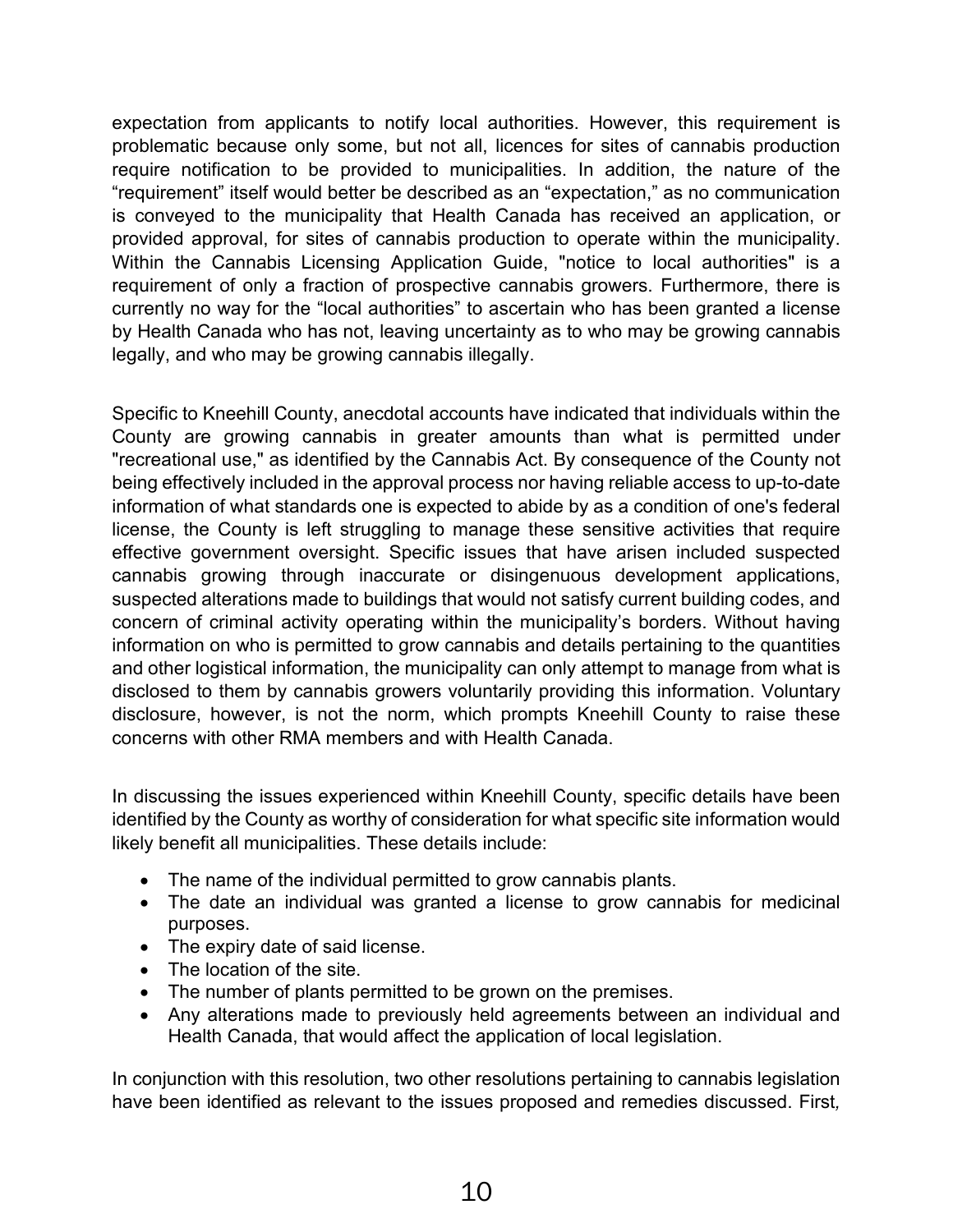*Personal Cannabis Production for Medical Use* has been put forward by Wheatland County as a RMA resolution. This resolution seeks to include municipal governments in the approval process of growing cannabis for medicinal purposes by proposing that all municipalities "sign off" on the proposed Cannabis Production Facility as a prerequisite to receiving approval from Health Canada.

Second, *Improving the Medical Cannabis Regime* was a FCM resolution put forward by The Town of East Gwillimbury, Ontario, which sought to "propose amendments to the Cannabis Act that will remedy the problems experienced by municipalities." These issues are wide-ranging but largely stem from the system of licensing and regulation put in place by the federal government to oversee the cannabis industry. Included in these issues is a lack of communication between Health Canada and municipalities, where advance notice to municipalities need not be required for planned growing activities, nor evidence provided that cannabis growers are compliant with local regulations, which has led to issues of non-compliance with zoning bylaws and failing to meet building codes within municipalities.

The resolution proposed here within aims to supplement each of these previous resolutions by: expanding on the access to information made available to municipalities by Health Canada to a permanent form of access to information, and expand on the existing compliance monitoring taking place for currently-approved sites of cannabis production.

As a result of the issues identified, there is a profound need for Health Canada and the municipalities across Canada to create a more effective manner in which municipalities can access information on sites of cannabis production. Recognizing that individuals have a right to privacy, this resolution puts forward that only the information necessary to enforcing land-use regulations would be made available to municipalities to mitigate any concerns over personal, sensitive information. Furthermore, if all sites of cannabis production within a municipality were made available to the municipality, sites of illegal activity could be easily identified, and proper courses of action could be taken. As Canada contends with the effects of changes in federal drug policy, this resolution advocates for recognizing cannabis as a legalized substance, not deregulated. With this distinction comes the need for greater coordination among various branches of government to ensure the safety and well-being of all individuals.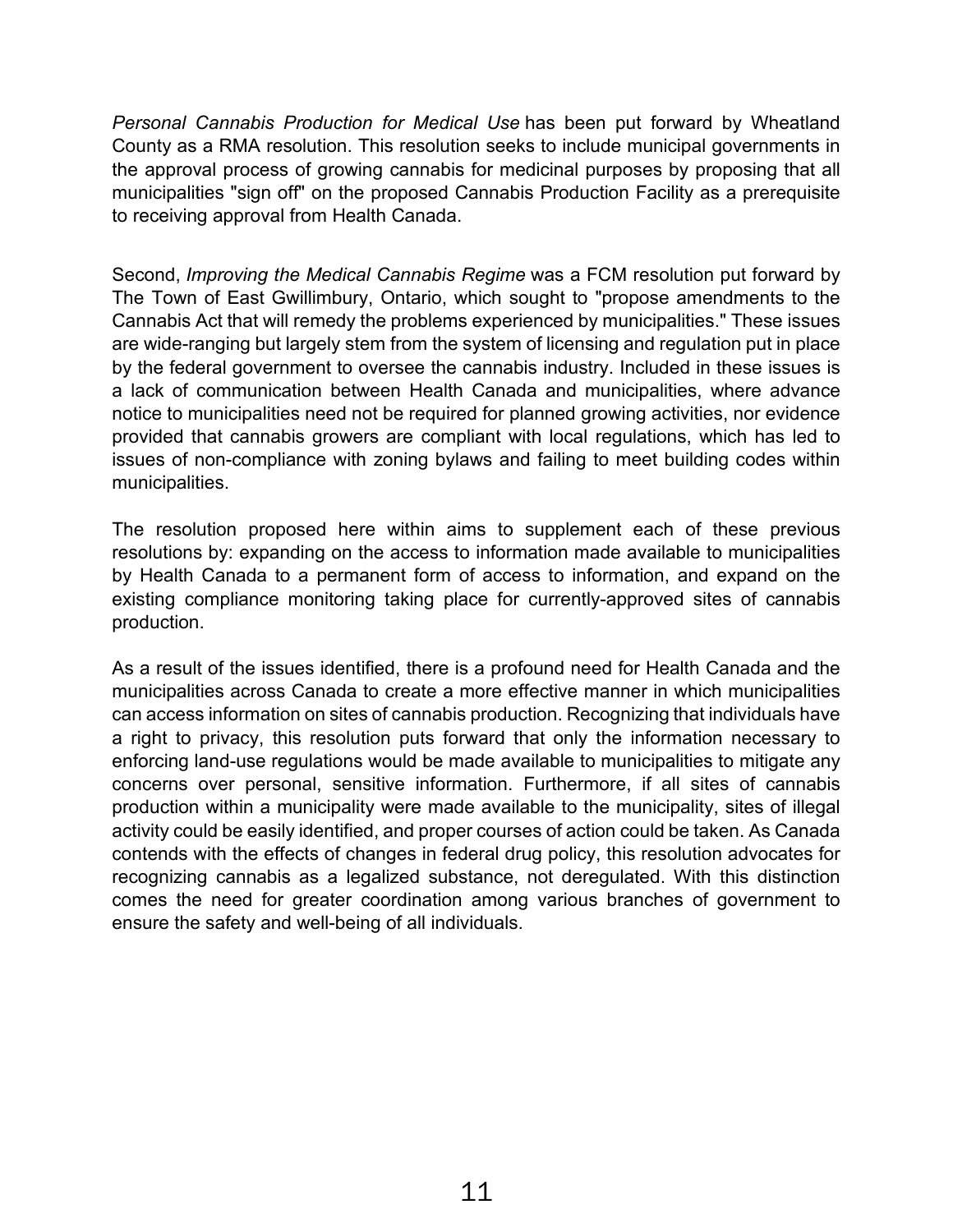District Two – CRMA Meeting Minutes February 5, 2021 Page 1 of 5

- Call to Order **Bruce Beattie, Mountain View County, called the District 2 Central Rural** Municipalities of Alberta (CRMA) meeting to order at 10:00 am on Friday, February 5, 2021, via Zoom Cloud Meetings.
- **Welcome** Bruce Beattie, Mountain View County, welcomed everyone to the virtual meeting. He introduced Mountain View County Councillors in attendance. Reeve Beattie provided a brief overview on Mountain View County's history.

Reeve Beattie confirmed quorum and the attendance of all member municipalities by way of the zoom raised hand process.

**Agenda** Bruce Beattie, called for additions to the agenda.

Amber Link, Wheatland County, requested that FCM Advocacy be added to the agenda.

Moved by Greg Harris, Mountain View County, that the agenda be adopted as amended.

CARRIED

**Resolution** 

**Session** Bruce Beattie turned the floor over to the Resolution Committee Chair, Jim Duncan, Clearwater County.

> Jim Duncan, Clearwater County, advised that there was only one resolution for consideration.

> Jim Duncan reminded members that the resolutions required 3/5 majority required for all resolutions, voting to be done by a show of hands. Amendments to be voted on by show of hands, with a 50 + 1 requirement for adoption.

> Cindy Carstairs, RMA, provided the text voting information and performed a test with members.

Support for Personal Cannabis Production For Medical Use Resolution

The resolution was read by Jim Duncan, Chair, CRMA Resolutions Committee.

THEREFORE, BE IT RESOLVED that the Rural Municipalities of Alberta collaborate with the Federation of Canadian Municipalities to advocate to Health Canada that confirmation of municipal compliance for personal medical cannabis production facilities required for existing license holders, and prior to approval for all future license applicants, in order to mitigate and reduce health, environmental, and nuisance risks associated with personal medical cannabis production.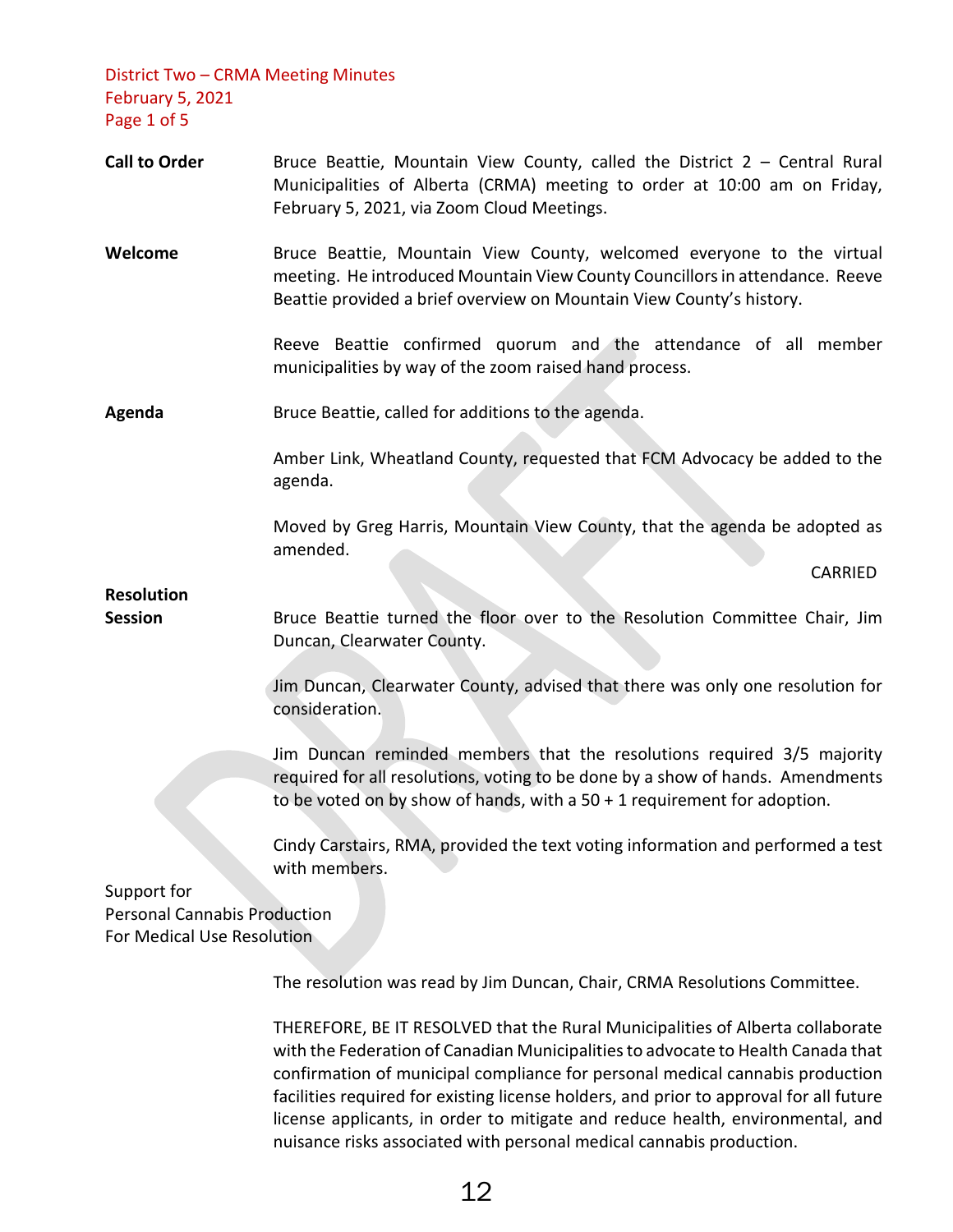District Two – CRMA Meeting Minutes February 5, 2021 Page 2 of 5

> Moved by Amber Link, Wheatland County, that the resolution be passed as presented. Seconded by Al Kemmere, Mountain View County.

> Amber Link provided an overview and rationale for the proposed resolution and stated that the current Federal Policies regarding cannabis production are geared toward commercial production and not the personal use of cannabis. She also stated that applicants are only required to meet local municipal regulations and can cultivate up to 485 plants for personal medical use. The application process does not require the applicant to confirm that the local regulations have been met. Development Permits, electrical permits, building permits, and safety codes may be required by local municipalities.

> The Seconder stated that he concurred with the motion and that the role of local government is to ensure that local regulations are being met.

> Jim Duncan called three times for amendments to the resolution. No amendments were put forward.

There was no discussion from the floor.

The Mover and Seconder waived their right to provide closing remarks.

Jim Duncan called for a vote on the resolution by way of the Swift Voting Software and confirmed that the vote results were 96% in favour and 4% opposed.

CARRIED.

## New Business

Chair and Vice Chair

Appointment Policy Bruce Beattie discussed the "Chair and Vice Chair Appointment Policy" Chair Duties and Responsibilities and stated that a proposed amendment to the Policy is being brought forward to align the Policy with the RMA Convention dates and Directors meetings to meet the current resolutions deadlines. Board of Directors Meetings are now held in August and December.

> He asked if there were any comments regarding the proposed amendment. No one came forward.

> Moved by Jackie Watts, of Starland County, that the amended "Chair and Vice Chair Appointment Policy" Chair Duties and Responsibilities be adopted as presented.

> > CARRIED.

## RMA Board of Governance

Review Committee Bruce Beattie provided a presentation regarding the RMA Board of Governance Review (BGR) Committee including the following information:

- Board Structure and Scope
- Board of Governance Roles is to review functions of the RMA Board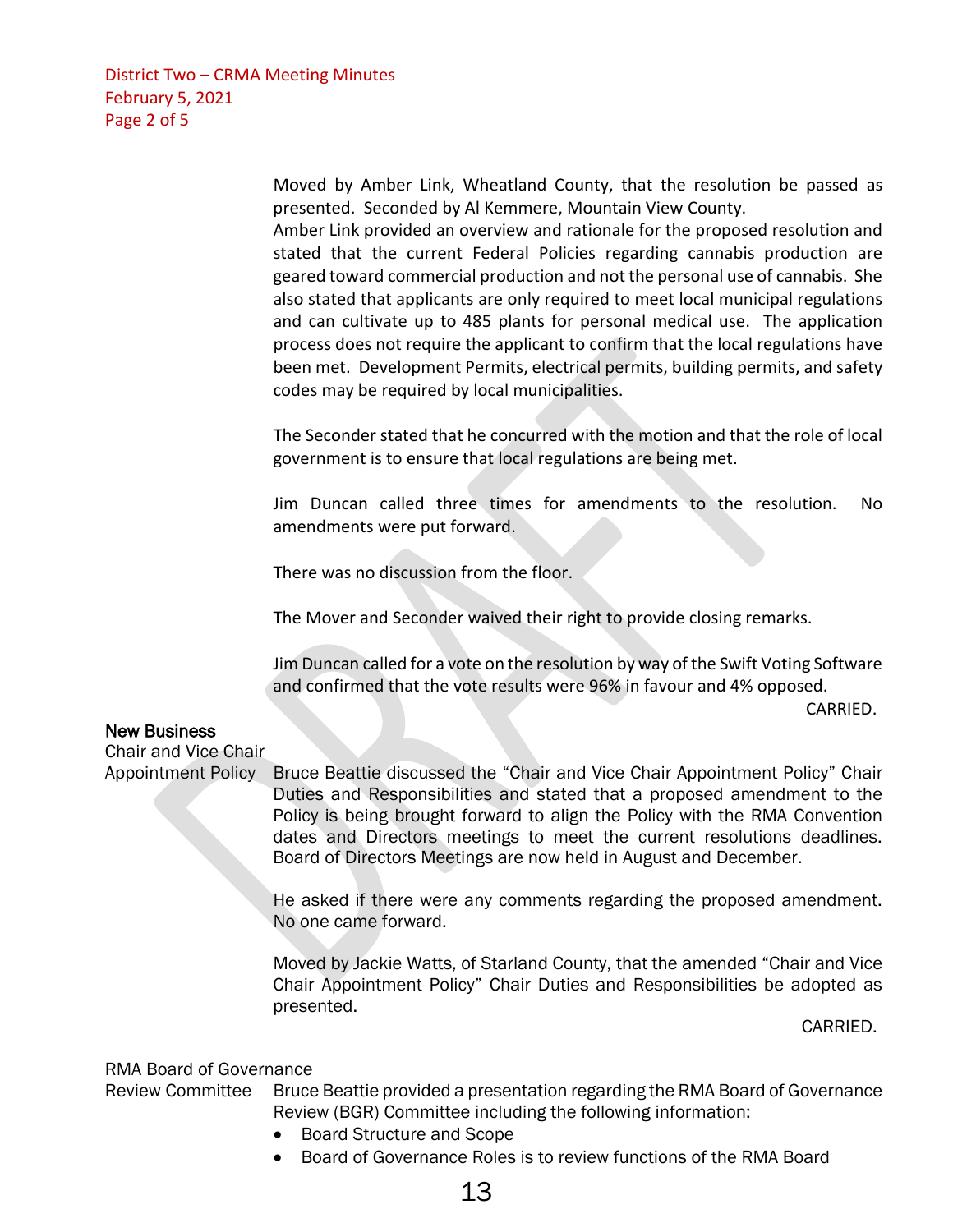District Two – CRMA Meeting Minutes February 5, 2021 Page 3 of 5

- Ensure accountability to members
- RMA membership, structure, election processes, member input, and RMA Board compensation
- Review of policies and bylaws
- Member survey
- Report will be distributed prior to the 2021 Spring RMA Convention

Moved by Jerry Wittstock, Kneehill County, that the RMA Board of Governance Review Committee Presentation be received as information.

#### CARRIED.

**RMA Report** Paul McLauchlin, RMA President, and Amber Link, RMA District 2 Director provided the following information and updates on RMA activities and initiatives.

The RMA representatives discussed the following:

- Municipal impacts survey
- Assessment Model Review Process
- Oil and Gas unpaid taxes
- Interim Alberta Police Advisory Board
- Local Authorities Election Amendment Act
- FCM Advocacy
- Oil Exports
- Effects of COVID to the Alberta economy
- Importance of Agriculture
- Carbon sequestration
- Internet Speed Testing
- RMA Subsidiary Programs

# Recess and

Reconvene Reeve Beattie recessed the meeting at 11:01 a.m. and reconvened at 11:10 a.m.

### Legal Session

Bill 48 Bruce Beattie introduced and welcomed Jeneane Grundberg, Brownlee LLP, to the meeting. Bruce Beattie advised that Jeneane Grundberg would be providing a presentation regarding Bill 48.

Jeneane Grundberg provided the following discussion and information:

- Bill 48 Red Tape Reduction Implementation Act effective December 9, 2020
- Provisions regarding Off-site levies, growth plans, and growth managements boards take effect date of June 1, 2021
- Several changes that will impact municipalities include amendments to the Municipal Government Act (MGA) and the Historical Resources Act (HRA)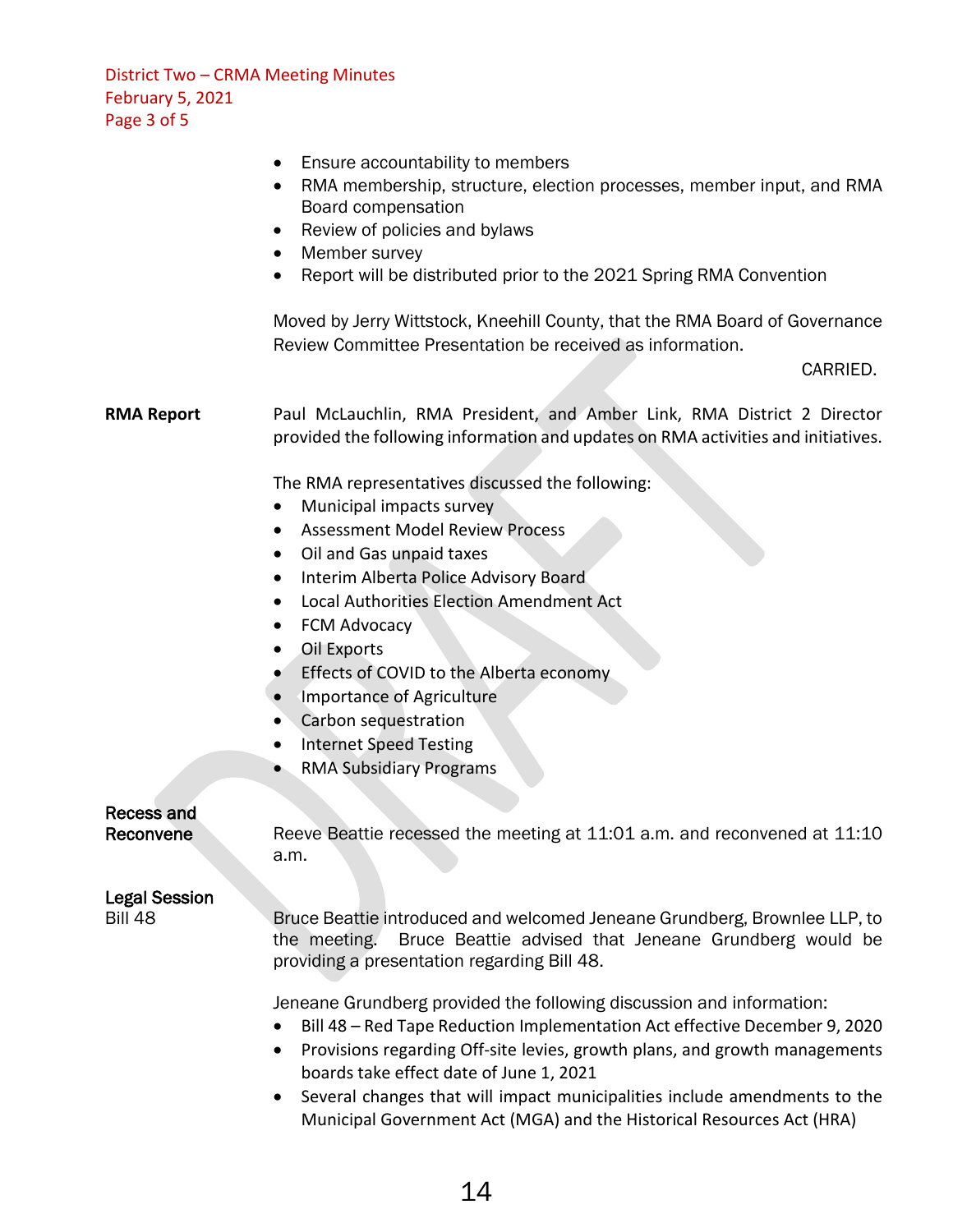District Two – CRMA Meeting Minutes February 5, 2021 Page 4 of 5

**Recess and**

| • The Land and Property Rights Tribunal (LPRT) will be established as of June 2, |
|----------------------------------------------------------------------------------|
| 2021                                                                             |

• The LPRT will assume the Municipal Government Board's (MGB) responsibilities

• Significant changes will affect Subdivision and Development – LUB; Discretionary Matters; Appeals; Off-site Levies and Land near Airports

• Designated/alternative property use appeals

The RMA representatives discussed the following:

- The LPRT can over-ride municipal decisions regarding LUB
- Alternative land uses within farming operations (ie Dairy Operations/Retail cheese store) appeals would be taken away from the SDAB and directed to the LPRT
- Wet Pit Aggregate approvals

Bruce Beattie thanked Jeneane Grundberg for the presentation.

**Reconvene** Bruce Beattie recessed the meeting for lunch 12:04 pm.

Bruce Beattie called the meeting to order at 12:30 pm.

**Presentation** Bruce Beattie provided a brief biography about Gwen Day, Chair of the Paint the Barn Red Project. Bruce Beattie advised that traditionally, the member hosting the general meeting provides those attending with a gift unique to the area, however, due to Provincial health requirements, and the meeting being held as a so-called 'virtual" meeting Mountain View County has sent out a book to each Member Municipality. He welcomed Gwen Day to the meeting.

> Gwen Day, Chair of the Book Committee provided a video presentation and a PowerPoint presentation about the book.

> She advised that a group of Mountain View County residents came together to create the "Paint the Barn Red" project. Paint the Barn Red is the story of rural life and agriculture in Mountain View County from the time of the first settlers in this community to the present.

> Gwen Day discussed the collection of historical images and the tale that is told through paintings of 49 iconic barns, representative of different eras, and painted by 37 local artists. She stated that the outcome is a celebration of our rural heritage. She advised that funds raised from the sale of the books is being donated to local museums.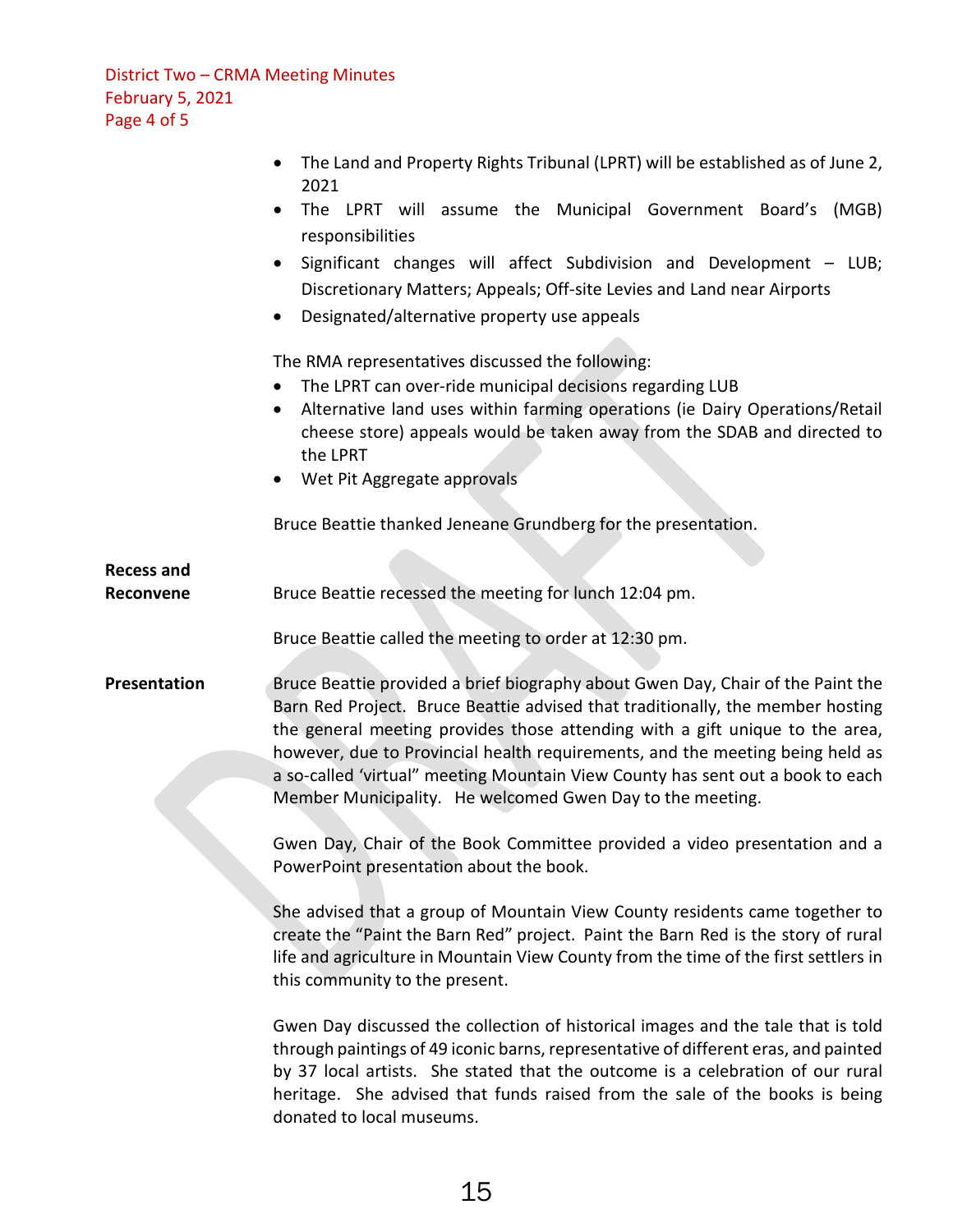| District Two - CRMA Meeting Minutes<br><b>February 5, 2021</b><br>Page 5 of 5 |                                                                                                                                                                                                                                                                                                                                                                                                                                                                                             |
|-------------------------------------------------------------------------------|---------------------------------------------------------------------------------------------------------------------------------------------------------------------------------------------------------------------------------------------------------------------------------------------------------------------------------------------------------------------------------------------------------------------------------------------------------------------------------------------|
| <b>RMA Report</b>                                                             | Bruce Beattie thanked Gwen Day for her presentation and her commitment to<br>the community.                                                                                                                                                                                                                                                                                                                                                                                                 |
| (cont'd)                                                                      | Paul McLauchlin addressed a previous question regarding Policing that was<br>brought forward by James Nibourg, Stettler County.                                                                                                                                                                                                                                                                                                                                                             |
|                                                                               | The RMA representatives discussed the following:<br>Policing - RMA Backgrounder Survey<br>$\bullet$<br>AUMA Policing Summit - February 17, 2021<br><b>RMA Trade</b><br>$\bullet$<br><b>Mental Health Awareness</b><br>$\bullet$<br>Land Titles Registry<br>$\bullet$<br>Coal Policy changes                                                                                                                                                                                                 |
|                                                                               | Moved by Dann Henn, Rocky View County, to receive the RMA Reports as<br>information.                                                                                                                                                                                                                                                                                                                                                                                                        |
| <b>Adoption of</b>                                                            | Carried.                                                                                                                                                                                                                                                                                                                                                                                                                                                                                    |
| <b>Meeting Minutes</b>                                                        | Moved by Jim Duncan, Clearwater County, that the minutes of the District 2 -<br>CRMA General Meeting held on October 2, 2020; the minutes of the District 2 -<br>CRMA Directors Meeting held on December 4, 2020; and the minutes of the<br>District 2 - Resolutions Committee Meeting held on January 8, 2021, be adopted<br>as circulated.<br>Carried.                                                                                                                                    |
| <b>Financial Report</b><br>As of December 31,                                 |                                                                                                                                                                                                                                                                                                                                                                                                                                                                                             |
| 2020                                                                          | Reeve Beattie reviewed the December 31, 2020 financial report.                                                                                                                                                                                                                                                                                                                                                                                                                              |
| 2021/2022 District 2                                                          |                                                                                                                                                                                                                                                                                                                                                                                                                                                                                             |
| <b>Meeting Schedule</b>                                                       | Bruce Beattie noted the next scheduled District 2- CRMA general meetings and<br>resolution deadline dates as follows:<br>August 13, 2021, District 2 Board of Directors - Three Hills<br>October 15, 2021 - Hosted by Special Areas<br>Resolution Deadline - September 15, 2021<br>December 10, 2021, District 2 Board of Directors - Three Hills<br>February 4, 2022 - Hosted by Red Deer County<br>Resolution Deadline - January 11, 2022<br>2019-2025 CRMA Meeting Schedule<br>$\bullet$ |
|                                                                               | Reeve Beattie thanked everyone for attending.                                                                                                                                                                                                                                                                                                                                                                                                                                               |
| Adjournment                                                                   | Bruce Beattie, Chair adjourned the meeting at 1:14 p.m.                                                                                                                                                                                                                                                                                                                                                                                                                                     |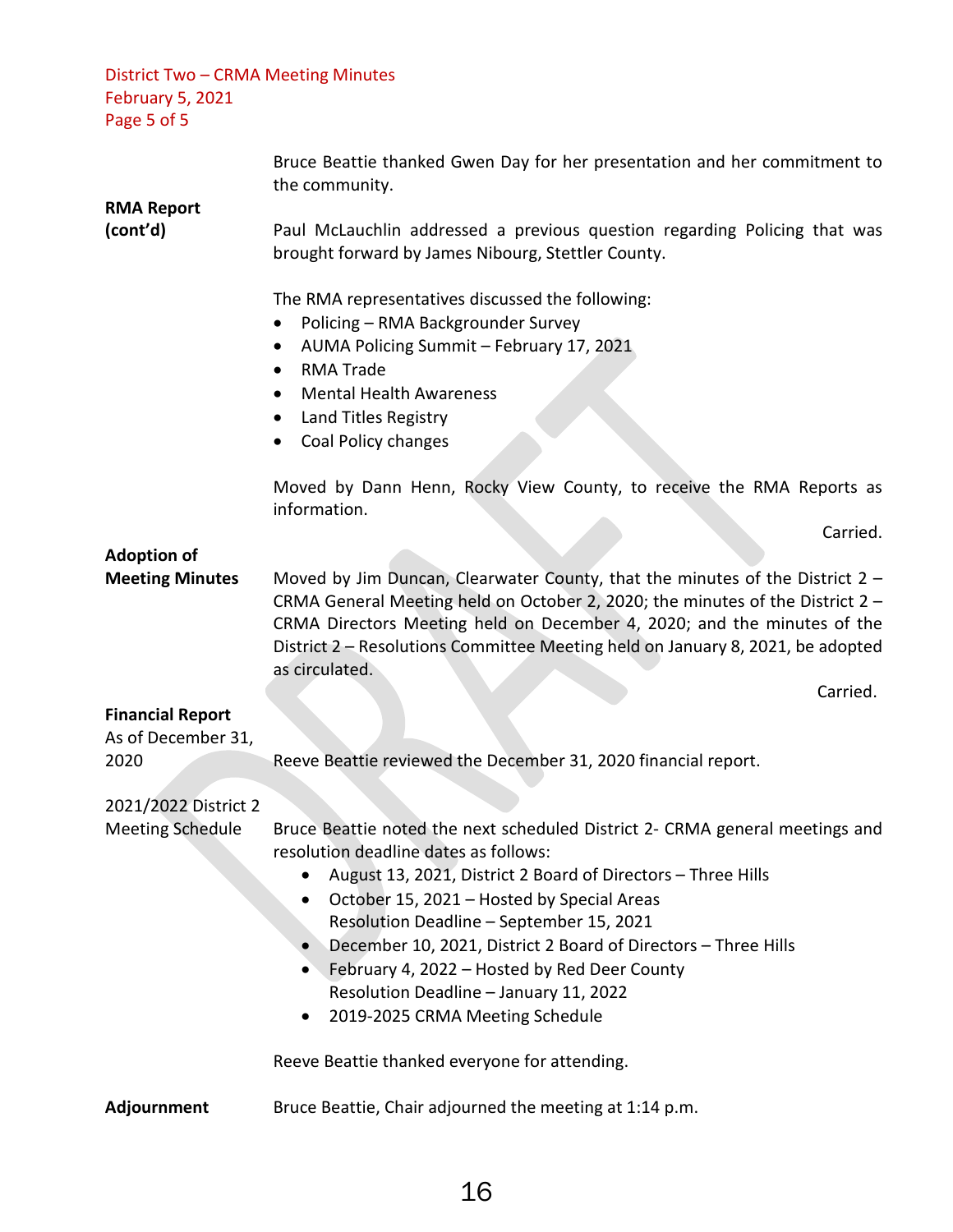District 2 CRMA Directors' Meeting Friday, August 13, 2021

Page 1 of 5

1. Call to Order

 Bruce Beattie, CRMA District 2 Chair, called the meeting of the CRMA District 2 Board of Directors to order at 10:00 am on Friday, August 13, 2021, at the Kneehill County Office and via Go To Meeting.

In attendance:

 Cammie Laird and John Vandermeer, Clearwater County Jerry Wittstock and Faye McGhee, Kneehill County Paula Law, Lacombe County Dene Cooper and Paul Clark, M.D. Bighorn Bruce Beattie and Greg Harris, Mountain View County Stan Schulmeister and Doreen Blumhagen, County of Paintearth Bryce Liddle, Ponoka County Jim Wood, Red Deer County Greg Boehlke, Rocky View County Steve Wannstrom, Starland County Larry Clarke, Stettler County Amber Link, Wheatland County

 Michael Minchin, Corporate Services Director, Lacombe County Margaretha Bloem, Planning and Development Director, Mountain View County Jordon Christianson, Chair, Special Areas Yvette Cassidy, CAO, Stettler County Andrew Brysiuk, Director of Municipal Services, Stettler County Carolyn Van der Kuil, Recording Secretary, Kneehill County

2. Agenda Moved by Greg Harris, Mountain View County, that the agenda be adopted as presented.

**Carried.** The contract of the contract of the contract of the contract of the contract of the contract of the contract of the contract of the contract of the contract of the contract of the contract of the contract of the

3. October 15, 2021 District 2 Fall General Meeting - Agenda Items

 Discussion took place on proposed resolutions, education sessions, and legal updates for the October 15, 2021 District 2 meeting.

- 3.1 Proposed Resolutions 1. Wheatland County: Seniors Housing
- 3.2 Education Session Topics Topics that were suggested for presentation by Municipal Affairs as follows: 1. Small Modular Reactors (SMRs)
- . 3.3 Legal Update Topics
	- Legal update topics were suggested as follows:

 1. Medical Marijuana and municipal enforcement tools for "illegal grow ops"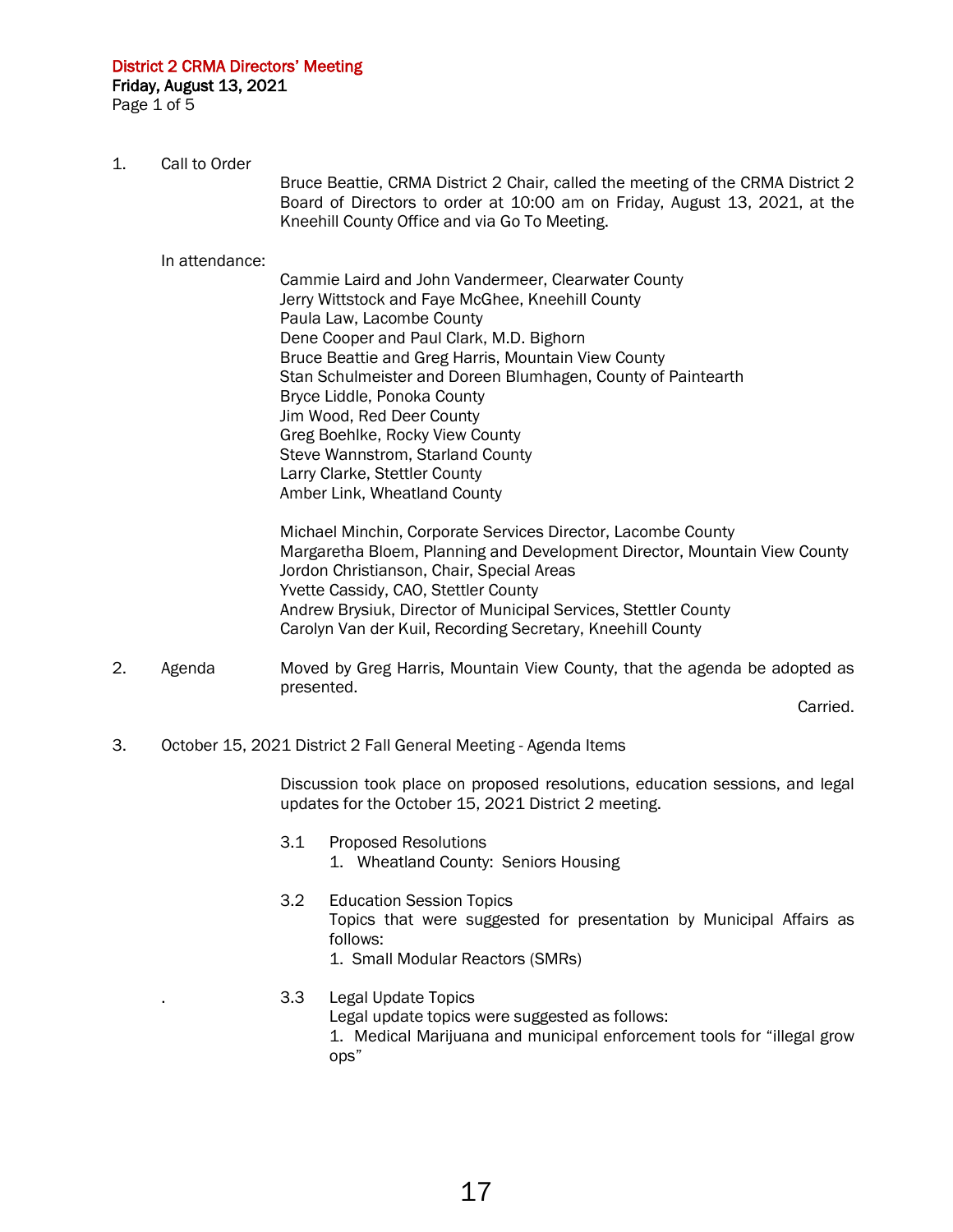Moved by Greg Boehlke, Rocky View County, to adopt the above agenda items for the upcoming CRMA Fall General Meeting.

Carried.

- 4. Verbal Reports
- 6.1 CRMA District 2 Municipal Updates
	- a) Clearwater County, discussed:
		- Working on 6 phase Broadband Project.
		- Nordegg lots have been sold out.
		- Dealing with increased visits to the West Country. Can see up to 45,000 people per week during summer.
		- Government of Alberta now implementing camping fee for West County and would like to capitalize on the trail system in this area.
		- Will be attending a meeting with the province regarding the Alberta Coal Policy.
		- Completing the Condor and Leslieville infrastructure projects that assist in the modernization of the schools in those communities.
		- Working together with First Nation to advocate the province for funding on a high risk road.
		- MDP review is currently being done. It is anticipated that work on this document will cross over to new Council.
		- Working on Nordegg's Development Plan.
		- Continue to support CAEP Initiatives.
	- b) Kneehill County discussed:
		- Completed a paving project that replaced 12.5 km of chip seal with ACP pavement.
		- Proposing a water project East of Three Hills.
		- Currently conducting a Paid Parking Project at Horseshoe Canyon. Parking fee is \$2.00 per car and the County anticipates to see around 200,000 people this season. County hopes to use these funds to upgrade washrooms at this facility.
		- The campground next to Horseshoe Canyon is expanding.
		- There is a Solar Development that will be developing north of Three Hills.
		- The County will declare an Agriculture Disaster next week.
	- c) Lacombe County discussed:
		- The staff working from home are heading back to work
		- Regional Wastewater Line coming to Summer Villages
		- A 7-acre greenhouse that grows peppers in County are expanding.
		- Received a Blue Sky Award.
		- Soil conditions are very dry in County. The Eastern part of the County is very dry while the west received hail.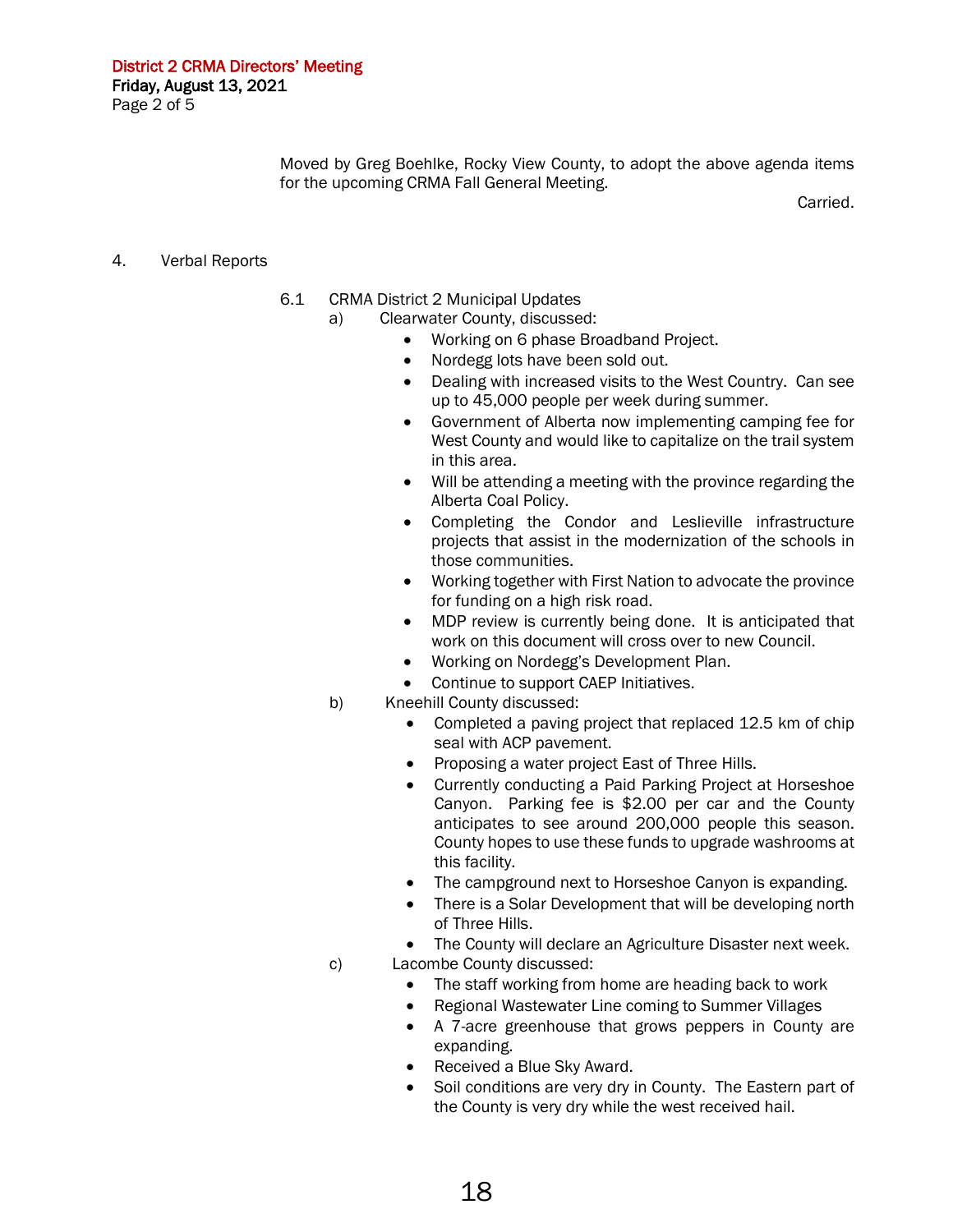- There are three Councillors who will not be seeking reelection.
- d) M.D. of Bighorn discussed:
	- The drought conditions in the M.D. are not only affecting grazing but also trees and forests
	- Reviewing evacuation procedures in the M.D. Evacuation procedure to include evacuating the many visitors that frequent the M.D.
	- Pandemic numbers increasing rapidly. Staff will be acting in precaution and will do so until the numbers drop.
	- Discussed the proposed train going from Calgary to Banff and how it will never be cost effective.
	- Working on long term emergency plan.
	- Was asked by Municipal Affairs to conduct the Stony First Nation Senate and Referendum election for them and declined as they are more than able to conduct their own election.
	- Discussed the Hamlet of Exshaw and their low carbon fuel alternative fuel project.
- e) Mountain View County discussed:
	- Some ag producers are seeing average production while others are seeing low production. We will not know the full assessment until harvest is over.
	- A number of towns and villages are asking to renegotiate their seven-year Intermunicipal Collaboration Framework document and Council has declined these attempts.
	- They have completed all their IDPs.
	- Dealing with campgrounds on private land in the West Country. No way to investigate unless there is a complaint.
	- Having a difficult time filling the equipment operator vacancies.
	- Have a potential solar development on an existing expiring gravel pit site.
- f) Paintearth County discussed:
	- Declared an Ag Disaster on July 28th.
	- The Trans Alta Wind Farm has been approved and construction will begin in fall.
	- Working towards value added projects.
	- AB Transportation is working on straightening the curves at Helkirk.
	- Working on fibre optic project.
	- The Helkirk grader shed is near completion.
- g) Ponoka County discussed:
	- The moisture levels are favourable in the west and poor in the east
	- Province turned down road project that was proposed in conjunction with the First Nations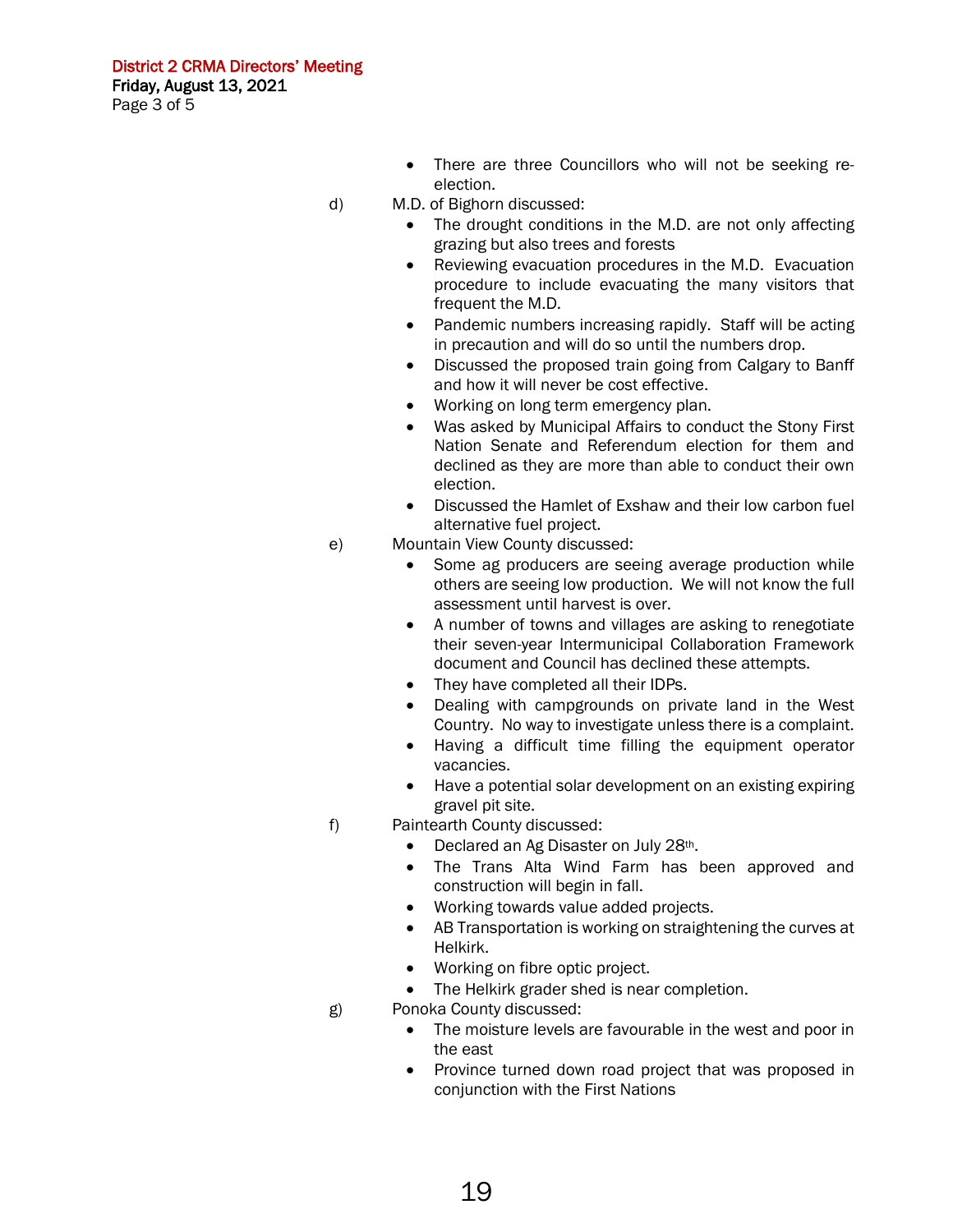- An Air Tour was conducted at the regional airport and there were 400 to 500 people in attendance. Would recommend to anyone to promote this in their community.
- On the September long weekend Ponoka will be having a Chuck Wagon and Bull Riding event.
- h) Red Deer County discussed:
	- There is a variance in dryness in the County. The east is worse than the west.
	- Working on Broadband project.
	- Junction 42 now having traffic problems as there are too many visitors.
	- Completed ICF with City of Red Deer.
	- Working on MDP review .
- I) Rocky View County discussed:
	- Declared an Ag Disaster on August 3<sup>rd</sup>.<br>• Discussed the problems arising
	- Discussed the problems arising from the Calgary Metropolotian Region Board, and the Balzac development Area Structure Plan. Disappointed that there is no appeal mechanism in place.
	- Working on Broadband Project for Bearspaw area.
	- Development in the County continues to do well.
- J) Special Areas discussed:
	- In the design stage of a Dementia Care Facility in Oyen
	- A wind and solar project are being constructed in the municipality
	- Reclamation has begun on the XL Pipeline.
	- Declared an Ag Disaster on July 23, 2021
	- Special Areas will be hosting the next District 2 Fall General Meeting in Hanna.
- k) Starland County discussed:
	- Will be declaring an Ag Disaster next week.
	- Had office grand opening
	- The Justice Minister held a meeting in Munson to discuss policing. Starland County had a chance to meet with him before the meeting and discussed oil and gas companies not paying their taxes and impact it has on municipalities.
	- They have had wind and solar companies ask for refunds on their taxes as the oil and gas company get them.
	- Continue to operate Tolman East and West campgrounds.
- L) Stetter County discussed:
	- Buffalo Lake Area Structure Plan has been approved
	- The County is currently working on purchasing a new gravel pit that will give them 100 years of gravel.
	- Stettler declared an agriculture disaster on August  $11^{th}$ .
- M) Wheatland County discussed:
	- Declared an Agriculture Disaster on July 27th
	- Harvest is currently going on with low production.

20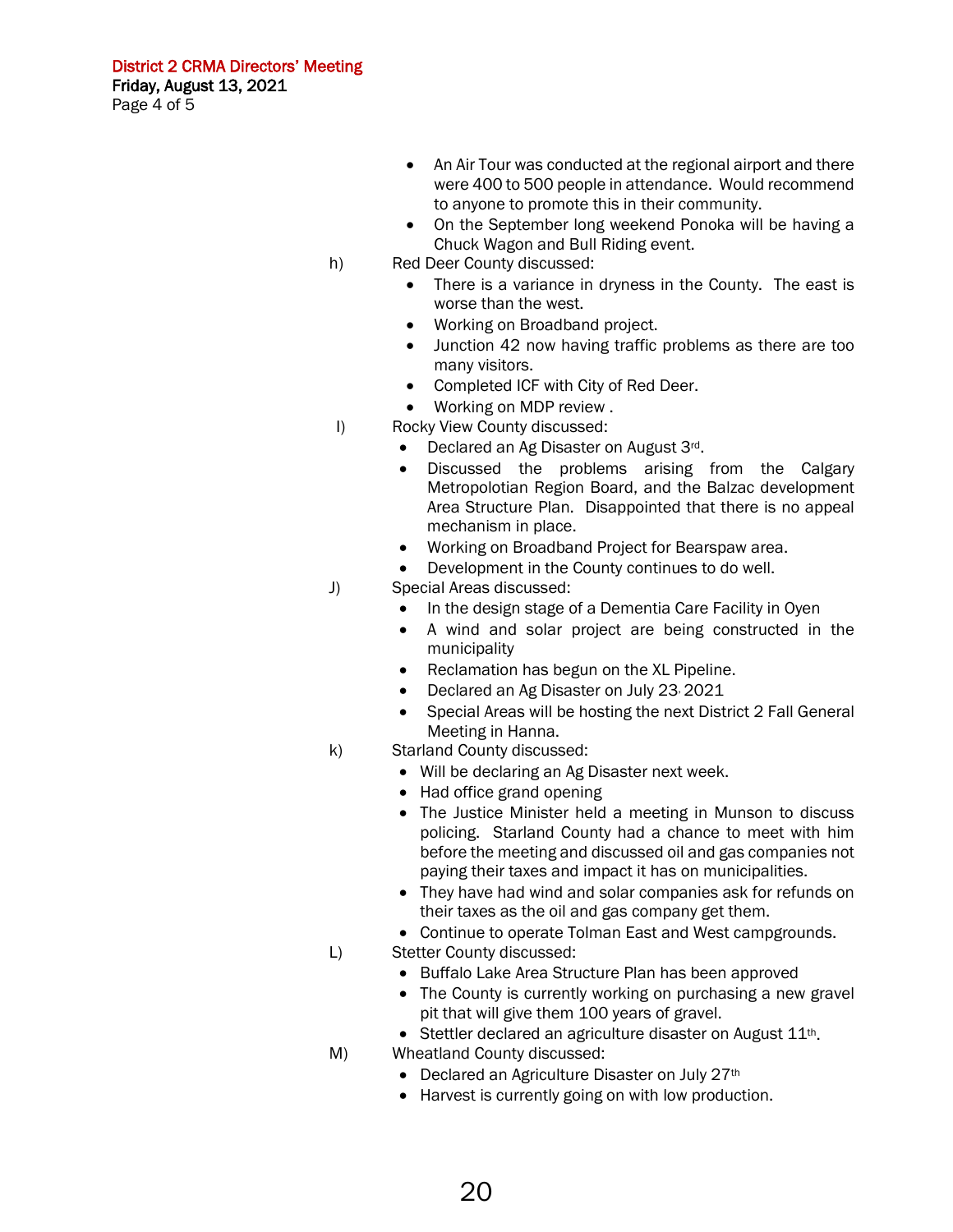District 2 CRMA Directors' Meeting Friday, August 13, 2021 Page 5 of 5

- Water Hemlock has been spotted in Wheatland with two producers affected.
- Council is currently on summer recess.
- Building a firehall in Caresland. Wheatland took the plan from the Munson firehall.
- County shifting to more contract work rather than completing projects in- house in the Transportation Department.
- Tender is open for their Broadband project.
- Economic Development working on attraction strategies and just completed corporate logo.
- Updated their Strategic Plan.
- Awarded Community Grants.
- Discussed IDP/ICF with urbans inside a Municipal Growth Management Board.
- 4.2 CRMA District 2 Director's Report
	- Amber Link advised that:
		- Amber sent a full update to members yesterday
		- RMA has been told nothing around policing. RMA still has no position because there has been no information and no direction from members.
		- The RMA Fall Conference will be in person.
		- RMA has expanded its business side. This will in turn will be a benefit to its member as they will be able to procure cheaper products for its members.
- 5. Next Meeting Dates
	- CRMA District 2 Fall General Meeting October 15, 2021 (Host Special Areas)
	- CRMA District 2 Directors' Meeting –January 7, 2022
	- CRMA District 2 Spring General Meeting February 4, 2022 (Host Red Deer County)
- 6. Resolution Deadlines
	- September 15, 2021 is the deadline to submit resolutions for consideration at the October 15, 2021 general meeting.
	- January 11, 2022 is the deadline to submit resolutions for consideration at the February 4, 2022, general meeting.
- 8. Adjournment

Reeve Beattie adjourned the meeting at 12:34 p.m.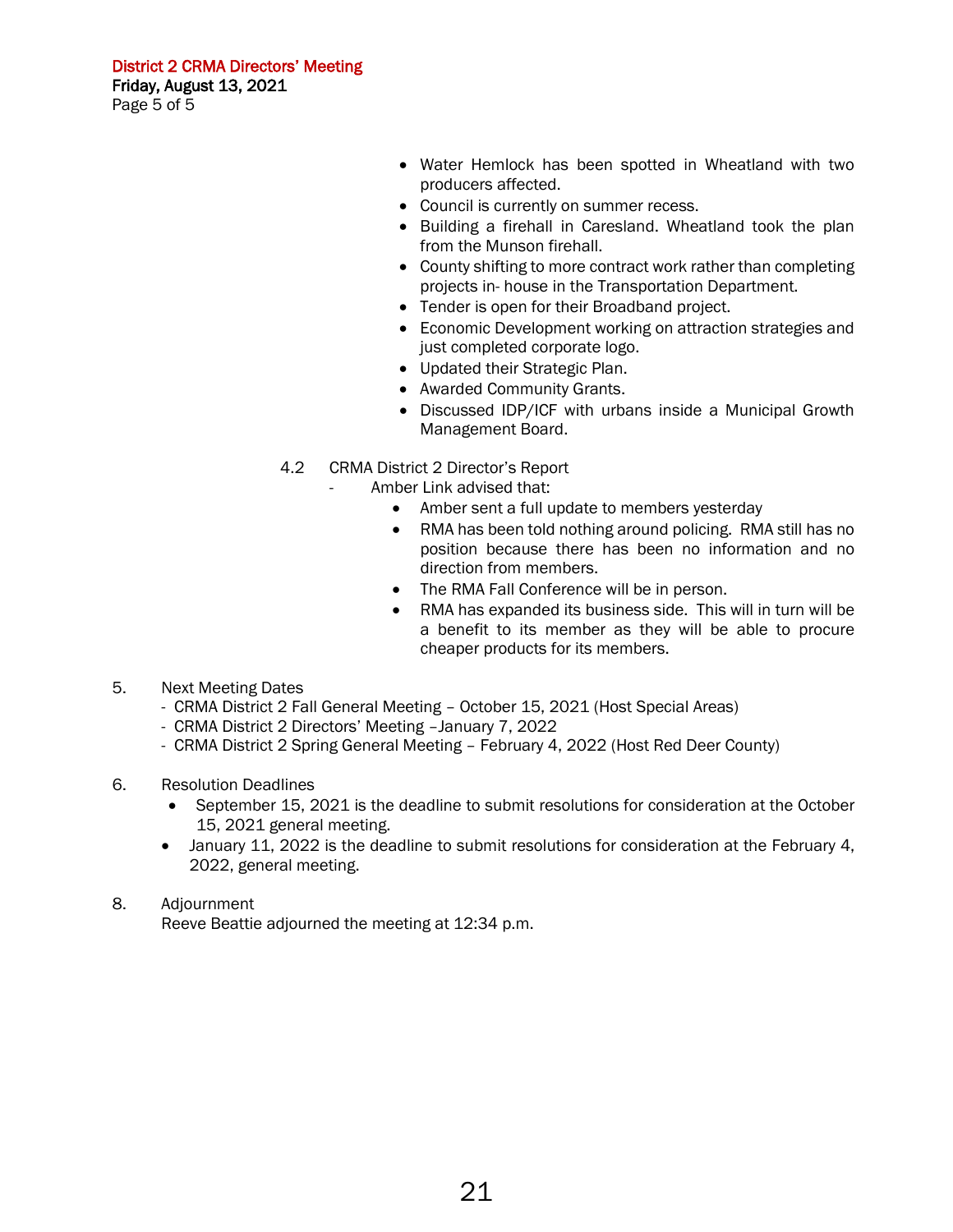## District Two – RMA Resolutions Committee Meeting Minutes September 21, 2021

| Participants             | Jim Duncan, Clearwater County (Chair)<br>Amber Link, Wheatland County (District 2 Director, non-voting)<br>Dene Cooper, MD Bighorn<br>Greg Harris, Mountain View County<br>Larry Clarke, Stettler County<br>Jeff Holmes, CAO, Mountain View County<br>Laura McMillan, Recording Secretary, Mountain View County |
|--------------------------|-----------------------------------------------------------------------------------------------------------------------------------------------------------------------------------------------------------------------------------------------------------------------------------------------------------------|
| Absent                   | Jim Wood, Red Deer County (Vice Chair)                                                                                                                                                                                                                                                                          |
| Call to Order            | Jim Duncan, Chair, called the September 21, 2021, Resolutions<br>Committee Zoom Meeting to order at 9:01 a.m.                                                                                                                                                                                                   |
| Agenda                   | Moved by Greg Harris<br>That the agenda of the RMA Resolution Committee Meeting of<br>September 21, 2021, is adopted.<br>Carried.                                                                                                                                                                               |
| <b>Resolution Review</b> |                                                                                                                                                                                                                                                                                                                 |

3.1 EMS Capacity and Service Delivery in Rural Alberta

Wheatland County, Endorsed by Clearwater County

Moved by Dene Cooper that the Resolutions Committee amend two sentences as follows:

- a) "THEREFORE, BE IT RESOLVED that RMA request the Province of Alberta, immediately consult with municipalities, to develop a plan to make urgently needed improvements to the capacity, delivery, and performance of the EMS system."
- b) "EMS service levels have become an urgent, even critical issue with potential life and death consequences."

Carried.

## 3.2 Seniors' Foundation Requisitions Wheatland County, Endorsed by Starland County

Moved by Greg Harris that the Resolutions Committee requests two further be it resolved statements be combined, resulting in one amended paragraph as follows:

 "FURTHER BE IT RESOLVED that RMA request that the Government of Alberta provide enhanced training and education, including a training guide to Municipal Councils and HMBs on the Housing Act and the Management Body Operation and Administration Regulation to ensure they have a clear understanding of their financial powers, limitations and responsibilities, including related to requisitioning and reserve creation;"

Carried.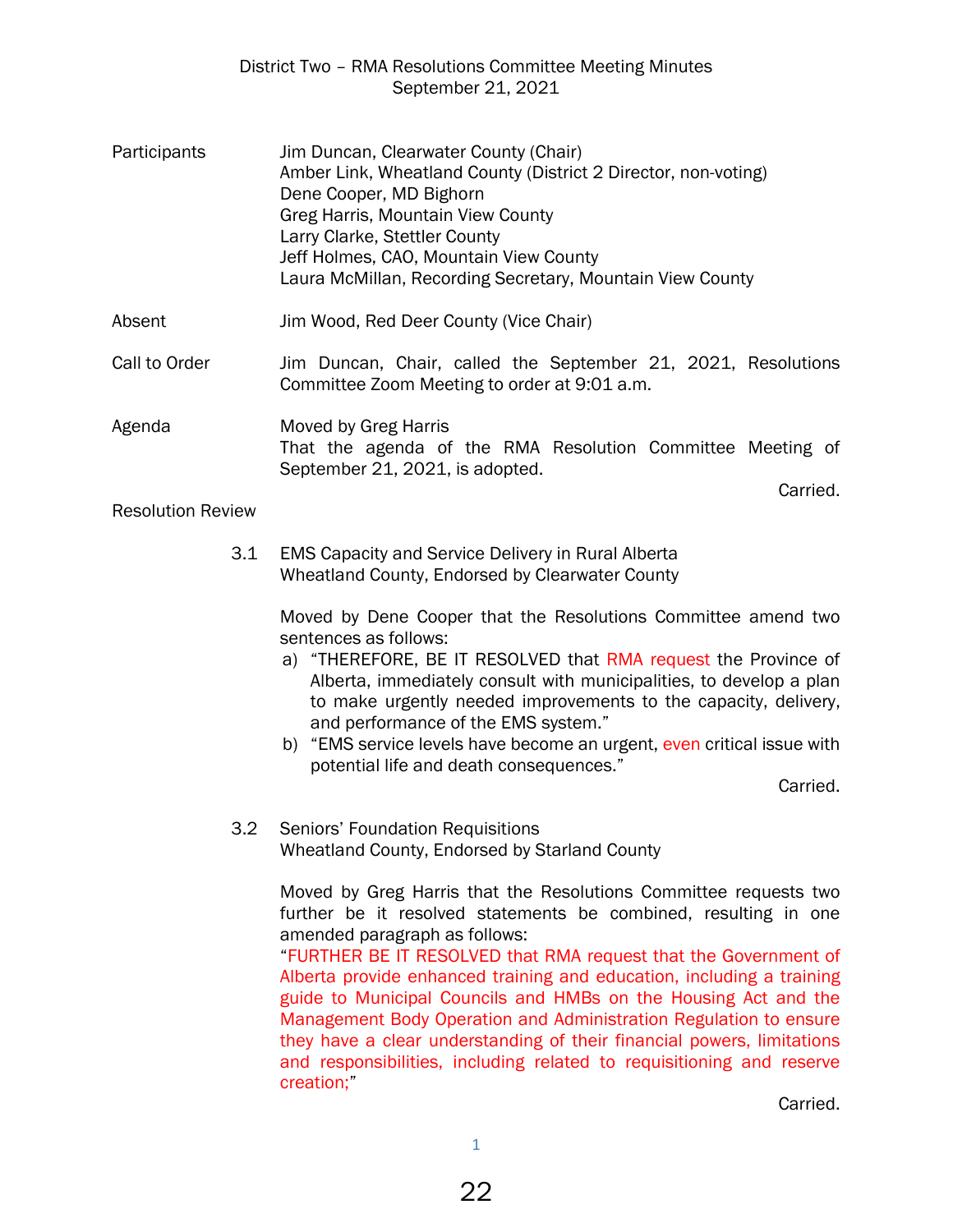Amber Link left the meeting at 9:21 a.m.

3.3 Awareness Campaign for Small Modular Reactors (SMRs) Starland County, Endorsed by Wheatland County

Moved by Larry Clarke to approve the Resolution as presented.

Carried.

3.4 Increasing Knowledge-Sharing Among Regulators of Cannabis Production Facilities Kneehill County, Endorsed by Wheatland County

 The Resolutions Committee approved the Resolution as amended: "AND WHEREAS instances of non-compliance or contravention of existing land use regulations have been difficult *f*or municipalities to observe and/or take action against, due to a lack of knowledge of legal sites of cannabis production currently operating within the municipality's borders; and"

The Resolutions Committee requests clarification from Kneehill county regarding the "commercially grown" sentence. The Resolutions Committee request that the statement be amended as follows:

"AND WHEREAS municipalities are responsible for land-use zoning and permitting of activities within their borders, which includes where cannabis can be commercially and medically grown, processed, sold, and consumed; and"

Moved by Greg Harris to approve the Resolution, as amended, with clarification to be reviewed with Kneehill County.

Carried.

Jim Duncan advised that the amended resolutions would be circulated to the Resolution Committee Members for information.

Order of Resolutions

Moved by Dene Cooper that the Order of Resolutions for the Zone Meeting be the same as the Order in the Resolution Committee's agenda.

Carried.

Post Municipal Election Transition for Resolutions

Committee As per the terms of reference the Resolution Committee members will be confirmed at the December Zone Directors meeting.

Adjournment